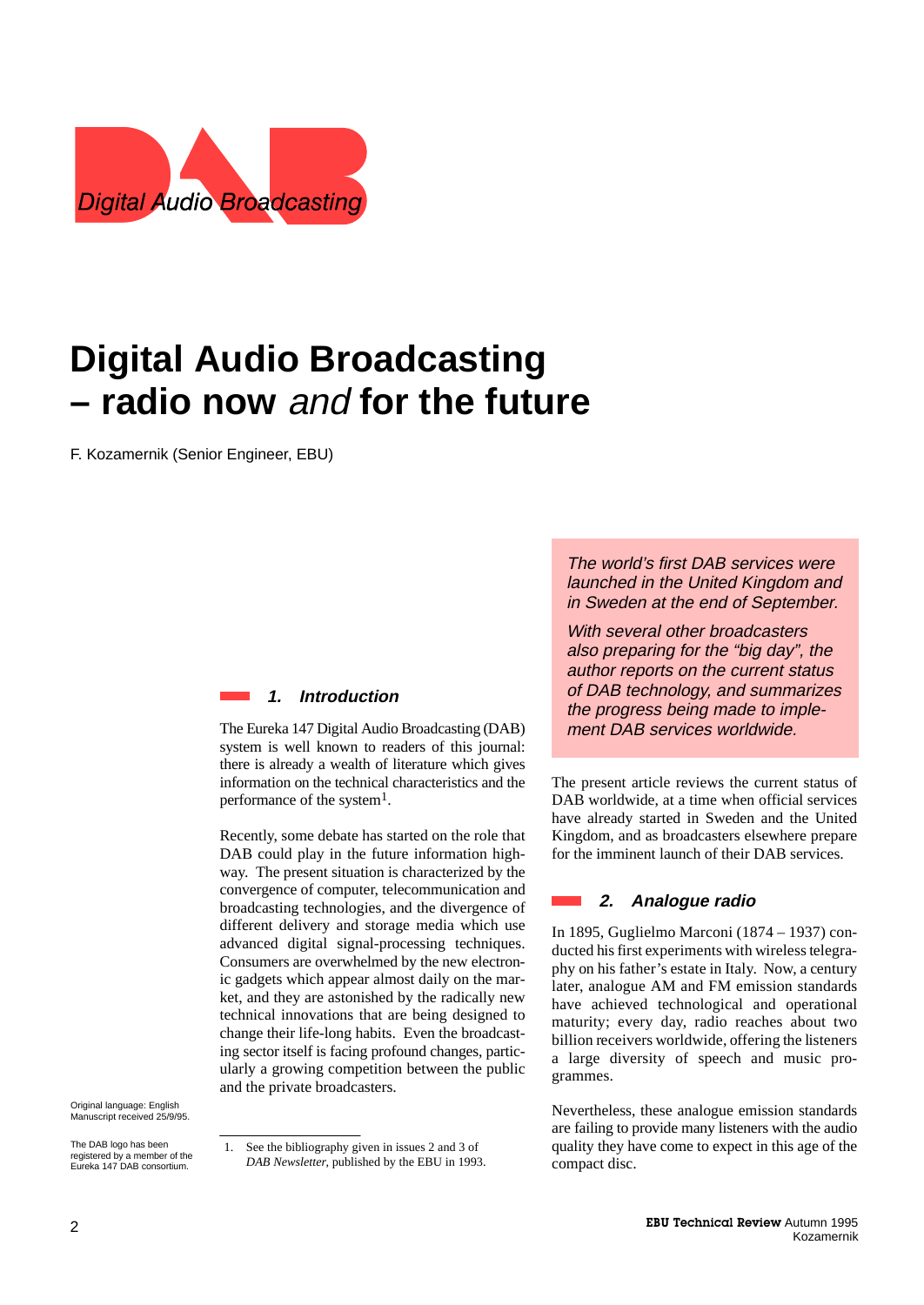

### **2.1. Frequency shortages**

The frequency bands available for sound broadcasting are either rapidly saturating or have already become saturated. As a result, the reception quality is suffering more and more from mutual interference between transmissions. In many countries, there are now very little or no prospects of additional radio services being provided by means of the existing analogue technologies.

### **2.2. Difficulties with FM radio reception**

FM radio services in VHF Band II were originally planned in the 1950s and 60s for fixed reception using a directional receiving antenna at a height of 10 m above ground level. Those listeners who have installed a good outdoor (or loft-mounted) antenna are generally quite happy with the quality of their FM reception. However, the majority of radio listening today is carried out with portable and mobile receivers which use only a simple whip (or telescopic) antenna, resulting in substandard FM reception quality in many areas.

FM reception quality on a portable radio can be very variable inside large buildings such as multistorey "tower blocks". This is due to the attenuation of the FM radio signals by (and internal reflections from) the walls of the building (particularly if constructed from steel-reinforced concrete).

When listening on a portable or a mobile receiver, FM reception can be badly affected by *shadowing* (i.e. the blocking or screening of the signals by tall buildings and hills which lie in the direction of the transmitter) and by *passive echoes* (the arrival at the receiver of delayed "multipath" signals which have been reflected from tall buildings and hills). For the motorist, there is the additional problem that the strength and quality of the received FM signals can change very rapidly as the vehicle proceeds. This places an almost impossible burden on the car radio receiver.

### **2.3. Shortcomings of international broadcasting**

International broadcasters use terrestrial AM systems on the shortwave (HF) bands as the primary means of delivering radio to wide supranational areas. These transmissions are affected by diurnal and seasonal propagation variations which cause fading and occasional loss of signal completely. Hence, as a consumer commodity in the age of the CD, international shortwave broadcasting has lost much of its former attraction.

Today, one of the main objectives of international broadcasters is to design and implement viable services which are based on a new universal digital delivery system. This could be either a satellite or a terrestrial system, possibly a combination of the two, which in time would replace shortwave broadcasting (see *Section 15.*).

### **3. Beginnings of digital radio**

Radio is witnessing an increasingly strong competition from non-broadcast media which use digital techniques to produce the optimum performance, at a cost that is acceptable to large consumer markets.

The compact disc was the first mass-storage digital medium to offer superior sound quality in the domestic marketplace. The CD has now been joined by various other tape and disk storage formats, such as R-DAT and S-DAT, digital compact cassette (DCC), MiniDisc (MD) and CD-I.

In parallel with these mass-storage developments, digital sound-broadcasting systems – which use relatively simple source- and channel-coding techniques – have been developed. These systems have been designed for specific purposes where immunity to frequency-selective fading is not required and where reception is only via a static receiver. They do not provide reliable reception in a multipath propagation environment.

The main systems to date are now described briefly.

### **3.1. NICAM 728**

NICAM 728 is a digital stereophonic sound system which was developed for use with PAL terrestrial television broadcasting (recently for use with SECAM also). Directional receiving antennas are used to eliminate, or at least reduce, any multipath problems.

### **3.2. DSR**

The Digital Satellite Radio (DSR) system is a highquality stereo satellite system which provides sixteen sound programmes in an FSS/BSS satellite channel.

### **3.3. ADR**

The Astra Digital Radio (ADR) system has been developed recently for the satellite distribution of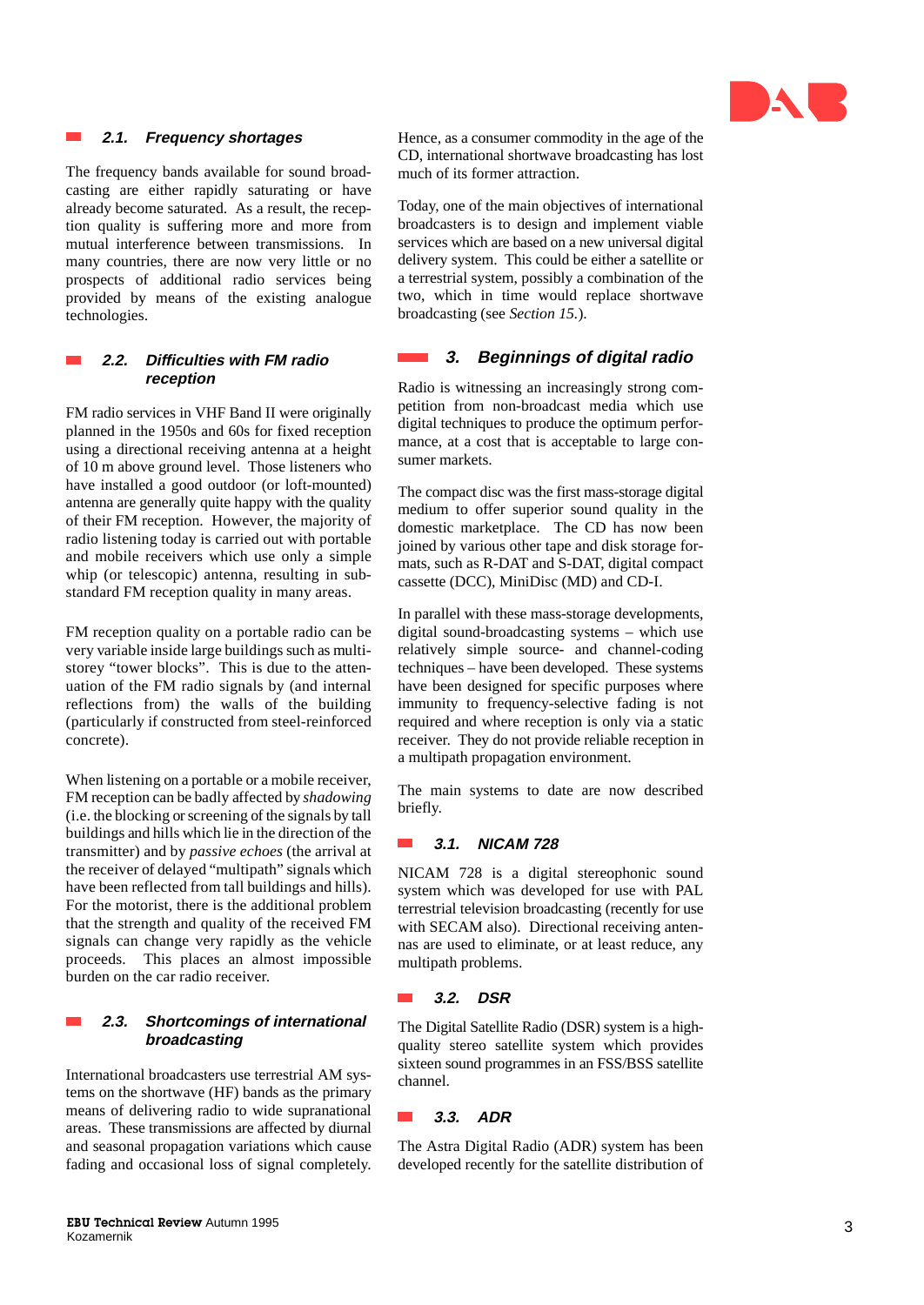

digital sound signals to fixed individual receivers and to feed national FM networks (and possibly DAB networks at a later date). It is planned that ADR services will commence later this year.

The ADR system makes use of unused capacity available on the existing analogue transponders of Astra satellites. Each transponder can accommodate twelve digitally-modulated subcarriers, each of which can carry a digital stereo sound programme at a data rate of 192 kbit/s.

### **3.4. DVB**

Recently, the European Digital Video Broadcasting (DVB) Project has developed and standardized a digital television broadcasting system for satellite and cable delivery [1], [2], [3]. The DVB system makes use of ISO/IEC MPEG-2 video/audio source coding and transport packet multiplexing, in conjunction with either QPSK modulation (for satellite delivery) or multi-level QAM modulation (for cable delivery).

The DVB system allows potentially large numbers (several hundreds) of audio programmes to be carried in a BSS/FSS satellite channel, but it is only suitable for stationary reception at home.

### **4. Eureka 147 DAB system**

The Eureka 147 DAB system has been developed by a European consortium which was established in 1987 and now has over 40 members; it is composed of manufacturers, broadcasters, network providers and research institutes. The Project Office of the Eureka 147 Consortium is managed by the DLR 2, based in Cologne, Germany. A Eureka on-line information service is available on the Internet World Wide Web and can be accessed via: http://www.dlr.de/DAB/.

The Eureka 147 DAB system has been designed to provide high-quality, multi-programme digital sound and data broadcasting services – not only for reception by fixed receivers but particularly for in-car and portable reception using a simple whip antenna.

The Eureka DAB system can operate in any dedicated broadcasting band at both VHF and UHF. Even when working in severe multipath conditions, such as in dense urban areas, the system provides an unimpaired sound quality in the DAB receiver. The system has also been designed as a flexible, general-purpose, integrated services digital broadcasting system which supports a wide range of source- and channel-coding options, as well as programme-associated and independent data services.

### **4.1. DAB ensembles**

Unlike conventional analogue broadcasting, the DAB system enables several sound programmes to be multiplexed together and broadcast on the same radio-frequency channel. The number of programmes in an "ensemble" (i.e. a multiplex) depends on the trade-off implemented between:

- 1) the encoded bit rate per audio programme;
- 2) the channel protection that is provided against errors occurring on the propagation path;
- 3) the data capacity required for the various programme-associated and independent data services that are included in the ensemble.

### **4.2. COFDM**

In the Eureka 147 system, a transmission technique called *coded orthogonal frequency division multiplex* (COFDM) is employed. In this system, the complete ensemble is transmitted via several hundred (or even several thousand) closelyspaced RF carriers which occupy a total bandwidth of around 1.5 MHz, the so-called *frequency block* . Each individual RF carrier transmits – at a fairly low data rate – only a tiny fraction of the total data which makes up the ensemble, thus providing a form of diversity reception.

With COFDM, multipath reception is practically eliminated. Due to the low data rate of each RF carrier, any delayed reflections of the signal (i.e. "passive echoes") add in a constructive manner to the direct signal already received. The only situation where passive echoes do not contribute in a constructive manner is when the delays are much greater than the time guard interval of the DAB signal, i.e. greater than 300 us at VHF. (Delays of this magnitude are extremely rare in most types of terrain where multipath reflections are apparent.)

### **4.3. A conceptual DAB transmitter and receiver**

*Figure 1 (top)* shows a conceptual DAB transmitter drive, in which a sound and a data service are coded individually at source level, then error protected and time interleaved. Next, the sound and data services are multiplexed into the Main Service Channel, together with other services, according to a predetermined but changeable service configuration. The multiplexer output is

<sup>2.</sup> Deutsche Forschungsanstalt für Luft- und Raumfahrt e.V.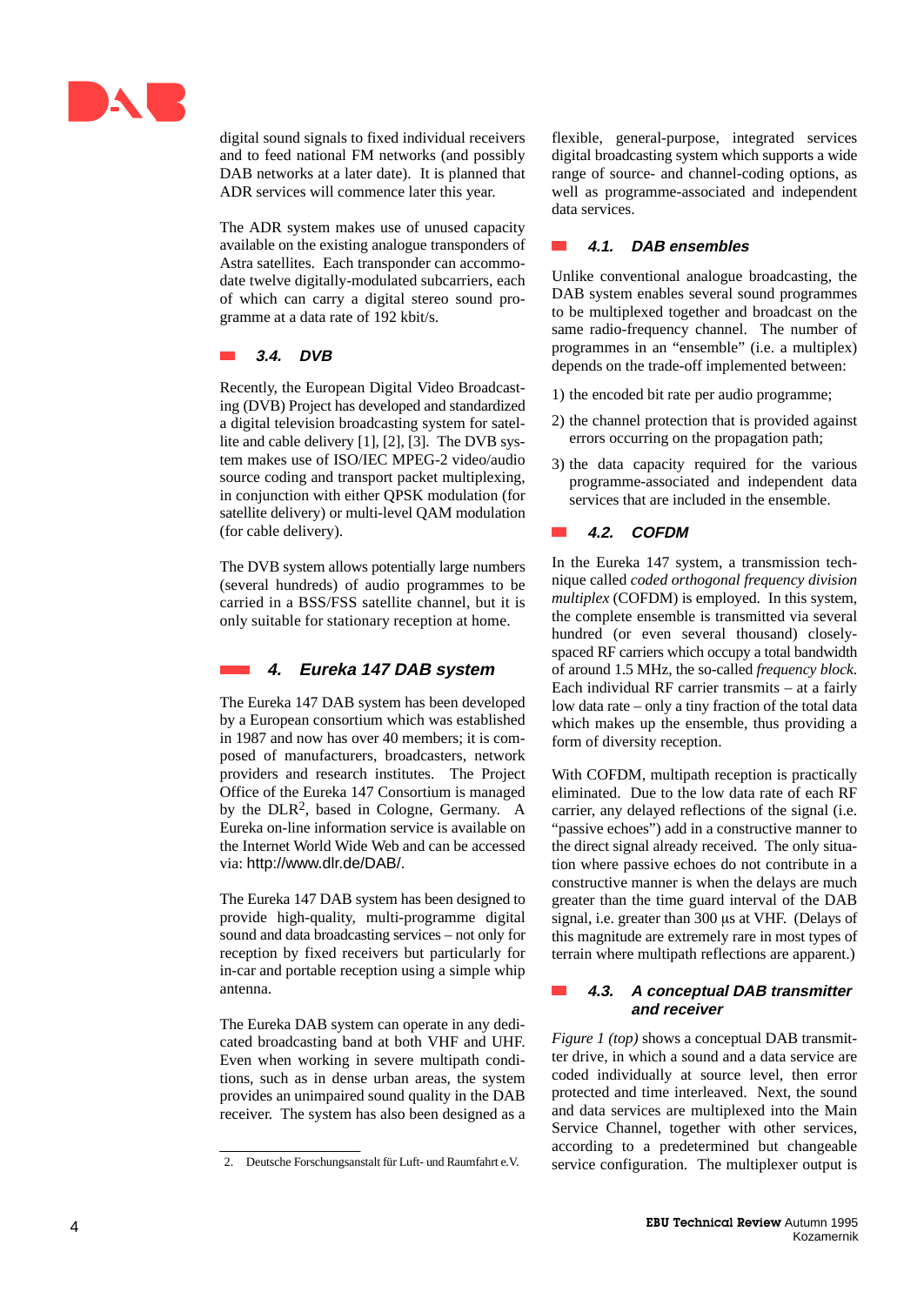

frequency interleaved and combined with multiplex control and service information which travel in a Fast Information Channel which is not time interleaved. At this stage, very rugged synchronization pulses are added and then OFDM is applied to the signal before, finally, it is DQPSKmodulated onto a large number of RF carriers to form the complete DAB signal.

*Figure 1 (bottom)* shows a conceptual receiver in which the wanted DAB ensemble is selected in the analogue tuner, downconverted and quadrature demodulated before applying it to an analogue-todigital converter. Thereafter, the receiver performs the operations of the transmitter in reverse order. The digitized output of the converter is fed to the Fast Fourier Transform (FFT) stage and then differentially demodulated. This stage is followed by a time and frequency de-interleaving process, and error correction. Next, the original coded services are further processed in an audio decoder, including an error concealment circuit, to produce the left and right audio signals.

The decoding of more than one service component from the same ensemble, such as an audio programme in parallel with a data service, is practicable and provides interesting possibilities for new receiver features.

### **5. Eureka 147 and Intellectual Property Rights**

Recently, the Eureka 147 Consortium has resolved the issues concerning DAB and Intellectual Property Rights (IPR). The DAB system is now considered as fully open; it can be manufactured by any interested party following the fulfilment of the licence conditions. The Consortium is willing to negotiate licences with other parties on a nondiscriminatory basis and on reasonable terms and conditions.

Figure 1 Conceptual DAB transmitter drive (top) and DAB receiver.

No broadcaster will be charged for implementing DAB networks based on the Eureka 147 system.



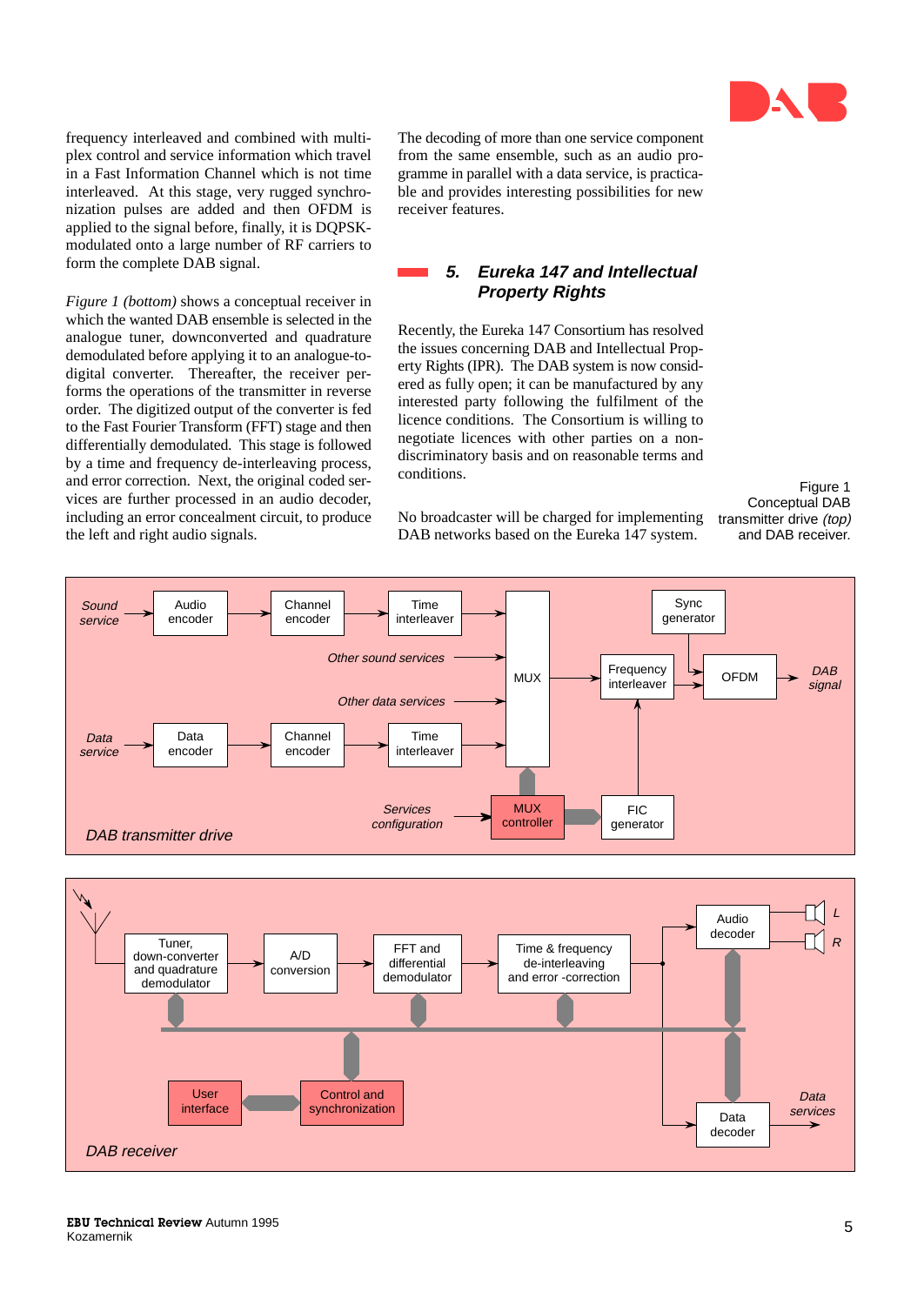

### **6. Principal advantages of DAB**

### **6.1. CD quality**

DAB has several advantages over conventional analogue AM/FM broadcasting. The main benefit is that the high sound quality, normally indistinguishable from that of the CD, is effectively free from interference. However, DAB also has a unique ability to serve the mobile audience, thus providing high-quality coverage wherever and whenever required.

### **6.2. Spectrum efficiency**

A further advantage of DAB is that it is spectrumefficient. This means that it will be possible to increase the number of radio stations – initially by a factor of at least three when compared with FM – without congesting the radio waves. As more efficient audio coding (compression) methods are introduced, it will be possible to carry even more radio programmes with no degradation to existing services, and without needing to modify existing receivers. A radio set of the future will thus make it possible to choose, for example, a favourite type of music station from among hundreds of music stations.

### **6.3. "Active echoes"**

As mentioned in *Section* 4.2.*,* the Eureka 147 DAB system is able to use "passive echoes" such that they add in a constructive manner to the direct signals already received. The Eureka system is also able to use "active echoes" constructively – i.e. delayed signals generated by other co-channel transmitters. This leads to two important concepts:

- single frequency networks (SFNs);
- co-channel gap-fillers.

The SFN concept enables all transmitters covering a particular area with the same set of sound programmes to operate on the same nominal radiofrequency channel, i.e. within the same frequency block. All SFN transmitters need to be synchronized, in terms of both frequency and time, and the transmitted bit stream must be identical. Although the signals emitted by the various transmitters are received with different time delays, the receiver recognises this as a direct signal coming from the nearest transmitter, followed by "active echoes" coming from other transmitters in the SFN.

Gap-filling represents the second type of application which makes full use of the "active echo" concept. A gap-filler acts rather like a mirror; it receives the signals from the main transmitter and retransmits them at low power on the same frequencies to provide coverage in an area where the main transmitter is not received satisfactorily. Although the listener receives signals from both the main transmitter and the gap-filler at slightly different times, the two sets of signals add together constructively to enhance the reception of the programme. The gap-filling concept is useful both for terrestrial and satellite broadcasting systems.

As a result of these two concepts, DAB eliminates the problem of having to retune car radios at frequent intervals. At present, long-distance drivers who are listening to an FM programme are forced to retune as they move away from the area covered by one transmitter to that of another. With DAB, however, a car radio does not need to be retuned because the wanted station will be in the same frequency block everywhere within a national or regional service area.

### **6.4. Flexible bit rates**

The Eureka 147 DAB system is a highly flexible and dynamically reconfigurable system. It can accommodate a range of bit rates between 8 and  $384$  kbit/s<sup>3</sup>, with a range of channel protection mechanisms.

Some broadcasters are interested in using low audio bit rates per audio channel, say between 16 and 64 kbit/s, in order to transmit more channels at slighly reduced quality. With a bit rate of 32 kbit/s per audio channel, the Eureka multiplex of 1.5 MHz can accommodate as many as thirty-six channels, with 1/2 channel protection level.

### **6.5. DAB transmission modes**

Technically, the Euraka 147 DAB system can be used at any frequency between 30 MHz and 3 GHz. This wide range of frequencies includes VHF Bands I, II and III, UHF Bands IV and V, and L-Band (which is around 1.5 GHz). Since the propagation conditions vary with frequency, four DAB transmission modes are used (see *Table 1*).

These modes are detected automatically by the receiver and are transparent to the user. *Mode I* is suitable for SFNs operating at frequencies below

<sup>3.</sup> The Eureka 147 DAB system has been refined recently to include very low bit rates, such as 8, 16 and 24 kbit/s per monophonic audio programme. This is made possible by using a sampling frequency of 24 kbit/s, instead of 48 kbit/s.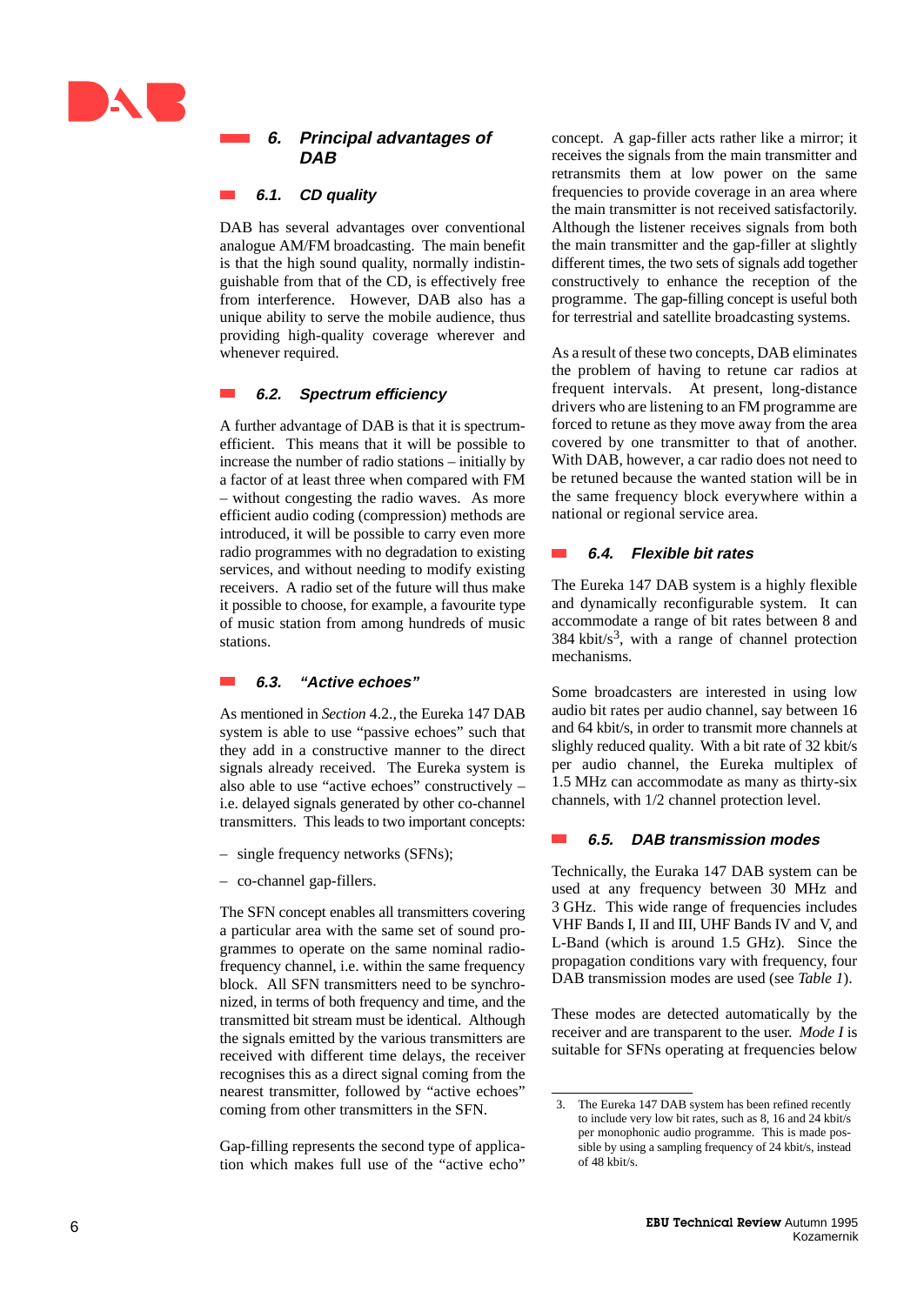

|                         |           | Mode I | Mode II | Mode III | Mode IV        |
|-------------------------|-----------|--------|---------|----------|----------------|
| Upper frequency limit   | (MHz)     | 300    | 1500    | 3000     | 1500           |
| Number of carriers      |           | 1536   | 384     | 192      | 768            |
| Carrier spacing         | (kHz)     |        | 4       | 8        | $\overline{2}$ |
| Total symbol duration   | $(\mu s)$ | 1246   | 312     | 156      | 623            |
| Guard interval duration | $(\mu s)$ | 246    | 62      | 31       | 123            |
| Frame duration          | (ms)      | 96     | 24      | 24       | 48             |
| Symbols per frame       |           | 76     | 76      | 153      | 76             |
| Null symbol             | $(\mu s)$ | 1297   | 324.2   | 168      | 648.4          |

**College** 

 $Notes:$  Ensemble bandwidth = 1.536 MHz Sampling frequency = 2.048 MHz

300 MHz. *Mode II* has been designed for local and regional services at frequencies below 1.5 GHz and *Mode III* is available for satellite broadcasting below 3 GHz. *Mode IV* has recently been introduced to enable existing transmitter sites to provide optimum and seamless coverage of large areas by means of SFNs operating in L-Band. The parameters of Mode IV lie between those of Mode I and Mode II.

### **6.6. Data services**

Although audio has been its primary *raison d'être*, the Eureka 147 transmission system can also be used to carry a large variety of programmeassociated and independent data services. Many data services of the programme-associated category will probably be transmitted from the outset and will be received by the first generation of DAB consumer-type receivers. Later on, independent data services may also appear. These would be received by dedicated data receivers, including those incorporated in desk-top and laptop computers. Two examples of this application are the electronic delivery of newspapers and the transmission of compressed video images such as weather maps.

The Eureka system's immunity to multipath and other reception impairments will guarantee errorfree data reception in the mobile environment. Hence, the Eureka 147 system is an ideal complement to the wired Information Highway distribution system now being established worldwide.

### **6.7. Future-proofing**

The Eureka 147 DAB system is future-proof. Once the receiver has been purchased, it will not become obsolete as the digital technology develops, nor as new services and applications emerge.

In Europe, for example, DAB delivery will commence via terrestrial networks. Nevertheless, the receivers designed for use with these terrestrial services should, in principle, also be able to receive future DAB services delivered via satellite and cable. In other words, the Eureka 147 system will become a universal means to deliver sound programmes and data, irrespective of the transmission medium used<sup>4</sup>.

### **7. System constraints**

The design of a new system is inherently a tradeoff between different technical and operational choices. Thus, when introducing DAB services, one must be aware of the technical constraints of the Eureka 147 system, which may generally be overcome by the use of suitable operational practices.

The main technical constraints are now described.

### **7.1. System processing delay**

The DAB system chain includes several blocks which introduce a significant processing delay. For example, the time interleaver introduces a delay of 384 ms, and the audio coder/decoder introduces a delay of several tens of milliseconds. The total delay in the system may vary from one implementation to the next.

Further data-transmission possibilities of DAB are outlined in *Section 18.*

<sup>4.</sup> Studies are now being conducted on the use of the Eureka 147 system as a digital television delivery medium for mobile reception on small screens.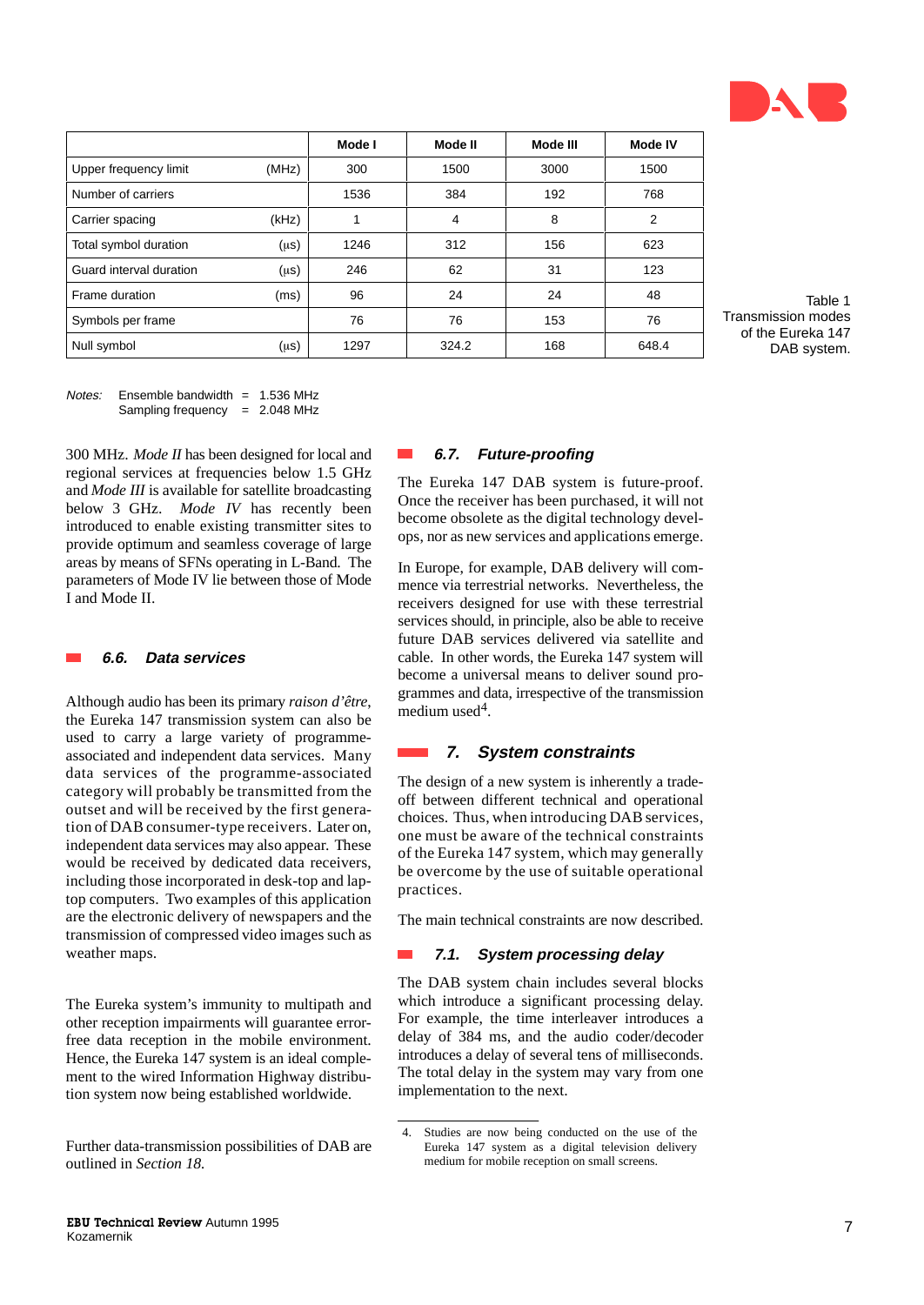

The system delay should be taken into account when the receiver switches between DAB and FM "simulcast" programmes, so that a seamless transition is obtained. It will become necessary for simulcast FM transmissions to be delayed by nominally the same amount, say one second, regardless of the receiver design. This nominal delay should be taken into account when signalling the current time information.

### **7.2. Frequency accuracy in SFNs**

In order not to reduce the performance of the DAB system, the difference in frequency between geographically-adjacent transmitters must be kept to an absolute minimum – of the order of a few hertz in 10<sup>8</sup>. Consequently, the local oscillators of all transmitters must be locked to a rubidium oscillator, or to a common reference which is distributed to all the transmitters.

### **7.3. Time accuracy in SFNs**

The time difference between geographicallyadjacent transmitters will have an implication on the system's capability to cope with "active echoes". Therefore, all the transmitters operating in an SFN should be time-synchronized with an accuracy of better than  $25 \mu s$  (i.e. approximately 10 % of the guard interval in Transmission Mode I).

### **7.4. Bit-by-bit compliance in SFNs**

In principle, the bit-streams emitted from all transmitters operating in an SFN should be identical. If this condition is not fulfilled, there will be a "mush area" (i.e. interference zone) between the transmitters where the DAB receiver may be confused. Tests are being undertaken to assess the size of the mush area in the case where a local transmitter "opts out" from an SFN, thus emitting a different bit stream to the other transmitters in the SFN.

### **7.5. Receiver speed limit**

As the speed of a vehicle increases, the performance of an on-board DAB receiver progressively degrades, due to the Doppler effect. The "receiver speed limit" may be considered as the vehicular speed at which the RF signal-to-noise ratio degrades by 4 dB, due to the Doppler effect. While this does not affect the audio quality, it may reduce the DAB coverage area slightly – but only in a fast-moving vehicle.

In the case of an SFN operating at VHF, the receiver speed limit is about 200 km/h. When the receiver operates at 1.5 GHz and Transmission Mode IV is used, the speed limit is about 120 km/h.

### **8. Standardization**

A common transmission standard for DAB, as opposed to a multitude of proprietory standards, has always been preferred by EBU Members. A single standard would readily lead to the mass production of DAB receivers, bringing their prices down to an affordable level. It would open the door to free market competition, resulting in a wide variety of receiver brands offering a range of qualities and features. A unique DAB standard would mean that the same core electronic circuitry in the receiver could be used in all parts of the world, as is the case today with AM and FM radio. It would also reduce the need to perform standards conversion with its inherent degradation of the signal. A single DAB standard would introduce stability in the market and the DAB technology would last for a long time.

In pursuing the above objectives, the EBU has been instrumental in establishing a unique DAB standard at both the European and the worldwide levels.

#### $\sim$ **8.1. ETSI**

In late 1994, the Eureka 147 DAB system was adopted by ETSI<sup>5</sup> as a European Standard. ETSI then published the standard  $- ETS 300 401$  [4]  $-$  in February 1995.

The ETSI Standard describes the technical details of the broadcast on-air signal and is applicable to terrestrial, satellite and cable delivery, in all the frequency bands that are available for broadcasting above 30 MHz. The concept of the Standard is such that it includes both mandatory and optional features of the system, and it allows for future functional refinements and additions by the application of appropriate software tools. The Standard permits different levels of implementation to meet a variety of market requirements, production costs and receiver types.

### **8.2. ITU**

The global DAB standardization process is being conducted within the International Telecommunication Union (ITU) which, among other things, considers new developments in broadcasting technology and agrees the technical standards of broadcasting systems – for both radio and televi-

<sup>5.</sup> European Telecommunication Standards Institute.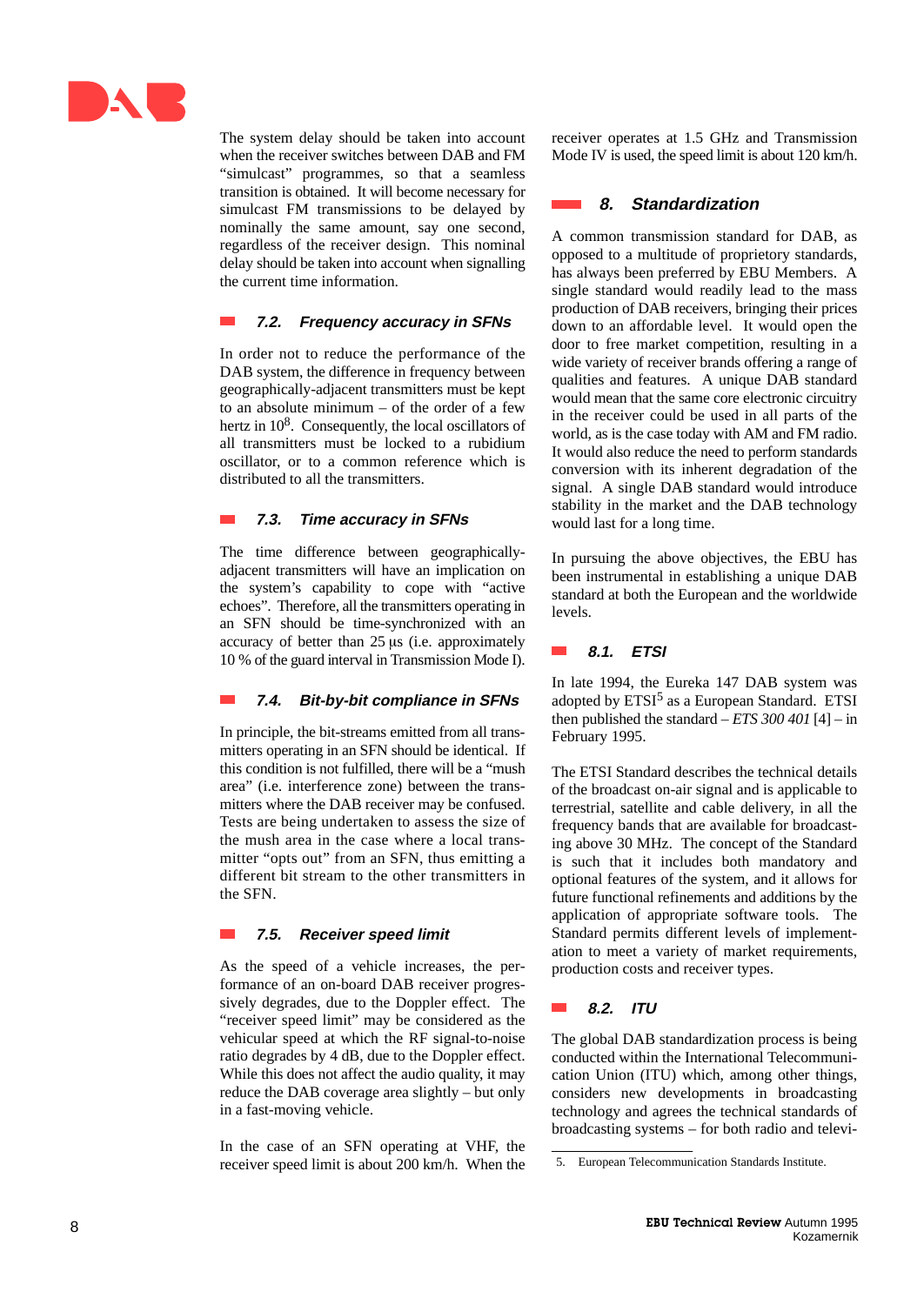

sion – on a worldwide basis. Over the years, EBU Members have contributed extensively to different ITU working parties on the results of R&D work carried out in their own laboratories.

Since 1985, the ITU-R<sup>6</sup> has studied proposals for new digital sound broadcasting systems – for both satellite and terrestrial delivery to vehicular, portable and fixed receivers in the frequency range 30 – 3000 MHz. This information has been included in Report 955 for satellite sound broadcasting [5] and Report 1203 for terrestrial sound broadcasting [6]. Both reports still provide useful background information for analogue and digital system characteristics and frequency planning considerations, but they are now being superseded by a new ITU-R Special Publication on Digital Sound Broadcasting (see *Section 8.2.4.*).

Since 1987, the ITU-R has been attempting to agree on the technical and operational requirements that any digital sound broadcasting system should fulfill. In November 1991, Working Parties 10B and 10-11S adopted two new draft Recommendations on the system and service requirements. These Recommendations were slightly revised in November/December 1994 [7], [8].

Two important requirements should be highlighted here:

- a) the satellite and the terrestrial systems should both provide significantly-improved performance in a multipath and shadowing environment, when compared with existing analogue systems;
- b) the satellite and the terrestrial systems should both be capable of utilizing common signalprocessing circuits in the receivers.

### 8.2.1. Digital Systems A and B

The most important ITU-R effort for some years has been focused on agreeing a Recommendation on the sound broadcasting system itself. The Eureka 147 system – known in ITU parlance as *Digital System A* – was first recommended by Working Party 10B (as a terrestrial system) and by Working Party 10-11S (as a satellite system) in October 1993, but only provisionally. A formal Recommendation was not possible at that time because some delegates wished to await the successful outcome of tests being conducted by the US Electronic Industry Association (EIA) on the so-called "IBOC" and "IBAC" approaches (see *Section 14.*), and on the satellite system proposed jointly by the Voice of America and the Jet Propulsion Laboratory, known as ITU-R *Digital System B.* These tests were originally planned to finish by the end of 1994 but the estimated completion date has now slipped back until well into 1996.

### ■ 8.2.2. A common worldwide standard for digital radio

At the late-1994 meetings of ITU-R Working Parties 10B and 10-11S, it was decided unanimously to adopt two Draft Recommendations, BS.1114 [9] and BO.1130 [10]. The first of these drafts recommends to ITU members to use Digital System A for terrestrial delivery in the frequency range 30 – 3000 MHz. The second one recommends that administrations wishing, in the near future, to implement BSS (sound) which meets some or all of the requirements stated in ITU-R Recommendation BO.789 should consider the use of Digital System A.

Both these Draft Recommendations include a Note which, in principle, opens the door to other systems as well – when they are sufficiently developed and tested, and when they have shown that they would meet the agreed and approved ITU requirements given in Recommendations 774 or 789 (for terrestrial and satellite systems, respectively).

It was only possible for the ITU to adopt the above two Draft Recommendations because the EBU was able to present important evidence to the late-1994 meetings of Working Parties 10B and 10-11S. This evidence included a final Eureka 147 system specification (corresponding to the ETSI standard), as well as comprehensive EBU evaluations on the RF performance characteristics of DAB (including the subjective audio quality versus the RF signal-to-noise ratio) and the interference protection ratios required to protect other services in the same or the adjacent bands, or to protect DAB services themselves. In addition, many administrations were able to present the results of their own field tests and experiments.

The achievement of a common worldwide Standard is rare in the history of broadcasting. In the case of the Eureka 147 system, it was only possible due to the joint efforts of, and extensive cooperation between, European and Canadian broadcasters, research institutes and the radio manufacturing industry. The Eureka system also had the support of many administrations outside Europe, particularly from the developing countries.

<sup>6.</sup> ITU Radiocommunications Sector, formerly known as the CCIR.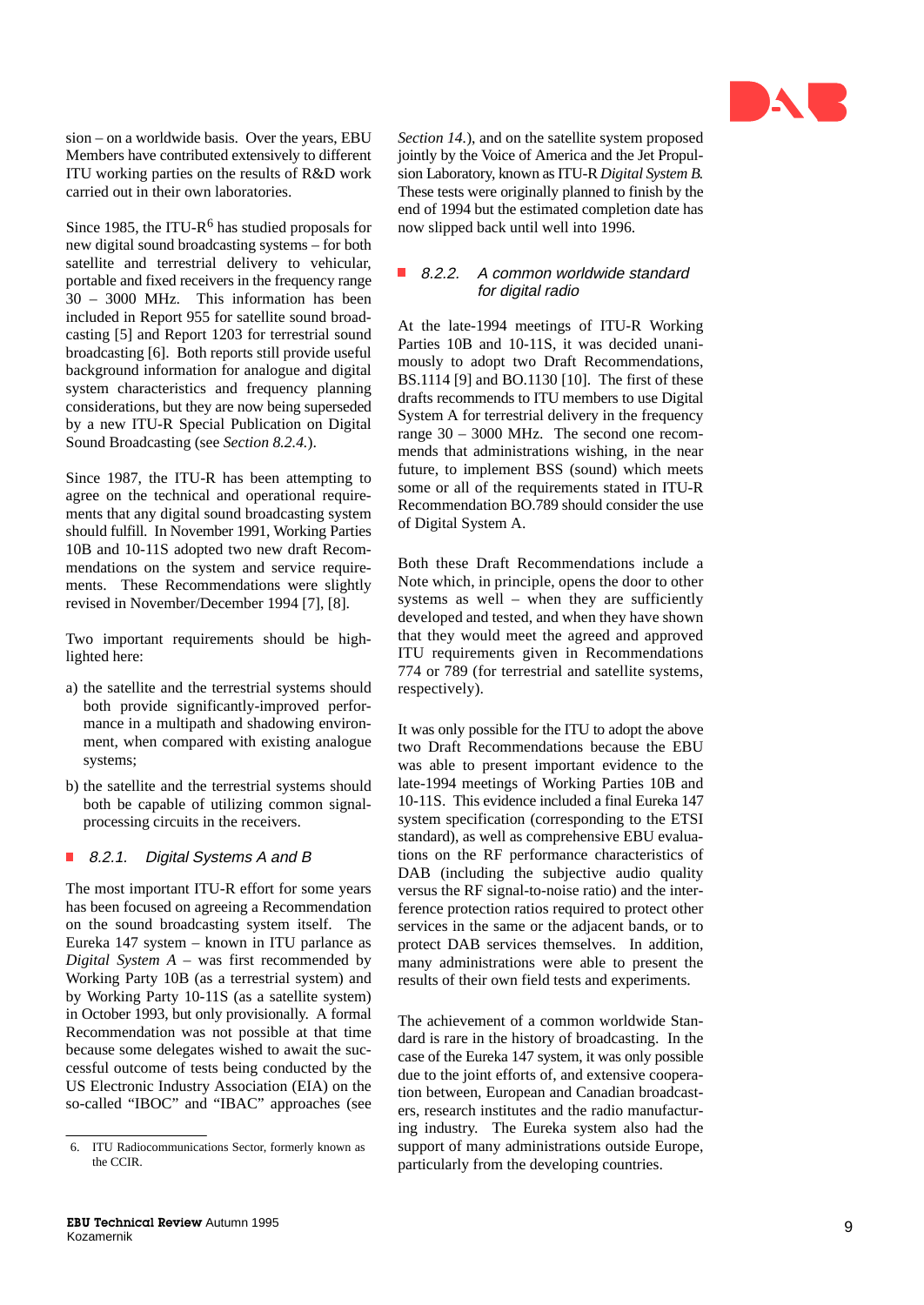

It should be pointed out that, so far, no other digital radio system submitted to the ITU has been able to achieve the level of success of the Eureka 147 system. However, the situation may change when, or if, other systems reach a level of maturity that is comparable to the present Eureka 147 system; the proponents of these new systems could then knock at the door of the ITU and claim worldwide recognition as well!

### 8.2.3. A common worldwide standard for audio compression

Following extensive subjective tests, ITU-R Task Group 10/2 has adopted for emission the ISO/ MPEG Layer II format at 256 kbit/s.

This audio bit-rate reduction system has been developed and implemented within the Eureka 147 Project and is known as *Musicam*. It uses a range of bit rates between 8 and 192 kbit/s per monophonic channel to allow some flexibility in optimizing the trade-off between the intrinsic audio quality and the service ruggedness. A high-quality stereo channel will generally use bit rates at the higher end of the range, e.g. 2 x 96 kbit/s.

### ■ 8.2.4. ITU Special Publication on Digital Sound Broadcasting

The ITU-R has prepared a Special Publication on Digital Sound Broadcasting [11]. This comprehensive book is based on the studies performed since 1991 by ITU-R Working Parties 10B and 10-11S, and covers both terrestrial and satellite digital sound broadcasting. It contains a theoretical part on the different systems, a section on frequency planning approaches and experimental evidence derived from laboratory and field tests carried out on the different systems.

This ITU-R Special Publication is particularly useful to those who are planning DSB services in the near future, but it may also be interesting for those who have a medium- to long-term interest in DSB services, particularly in the developing countries.

### **8.3. CENELEC**

 $CENELEC<sup>7</sup>$  is planning to release a receiver standard for Eureka 147 DAB, by the end of 1995. Based on a draft technical report already prepared by EACEM<sup>8</sup> [12], the CENELEC Standard will

define only those mandatory parameters which are necessary for Eureka 147 DAB receivers to interpret correctly the received signals; non-mandatory parameters will not be specified and may be open to competition in the marketplace.

A specification of the receiver data interface (RDI) of the Eureka 147 system has been drawn up and will be converted into a CENELEC European Standard in due course. Via the RDI, it will be possible to connect computers, printers and dedicated decoders for data applications, as well as devices for audio post-processing and recording.

### **9. Role of the EBU**

EBU Members have long been in agreement that a new digital radio broadcasting system should be designed to supersede AM and FM analogue technology. Towards this end, they were instrumental in initiating a series of studies in 1985, initially on satellite DAB aspects.

It was soon realised that EBU Members would not be able to design and develop a new system by themselves. Cooperation with the manufacturers and with national administrations would be necessary. Hence, the Eureka 147 Consortium was set up in 1987 and has been actively supported by EBU Members ever since. In order to guide the Eureka 147 Consortium, EBU Members initially drafted the user requirements with which the new system should comply. Although the EBU, as an association of broadcasters, could not become a formal member of the Eureka 147 Consortium, many EBU member organizations individually joined the Eureka 147 Project. Furthermore, the EBU Technical Department actively participated in the deliberations taking place within the Eureka working bodies.

The EBU has actively supported the promotion of the Eureka 147 system; many demonstrations have been organized jointly with the Eureka 147 Consortium. In particular, the EBU was instrumental in promoting the Eureka 147 system within the ITU and at the World Conference of Broadcasting Unions. The EBU also organized the work which led to the establishment of the ETSI European Standard on DAB.

In April 1994, the EBU Technical Committee adopted EBU Recommendation R79-1994 [13]. This document recommends the Eureka 147 system for terrestrial and satellite delivery of DAB services. An EBU Working Party, set up to evaluate the DAB system, prepared a comprehensive technical document on baseband and radio-

<sup>7.</sup> European Committee for Electrotechnical Standardization.

<sup>8.</sup> European Association of Consumer Electronics Manufacturers.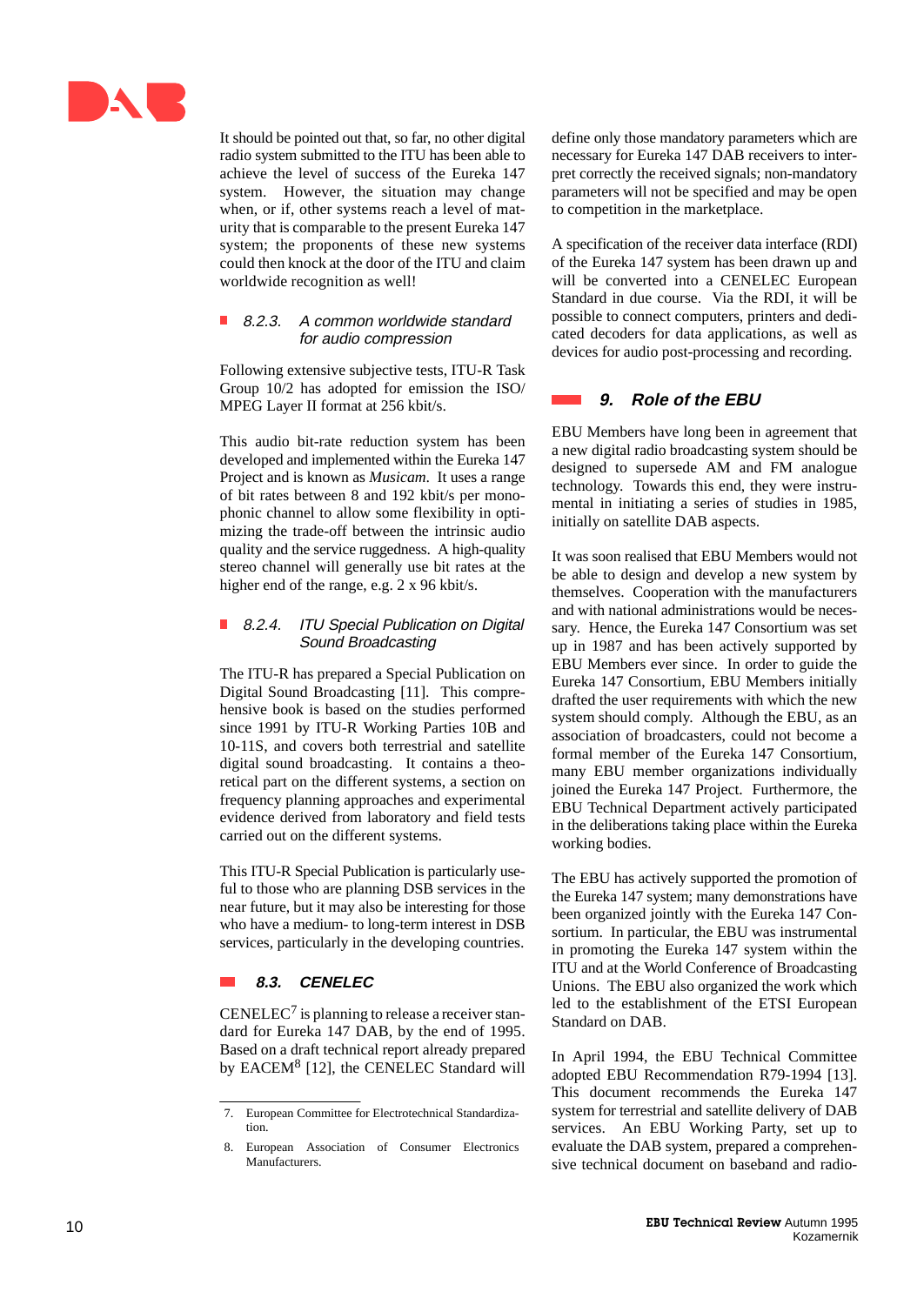

frequency performance of the system, and the protection ratios required. Based on this information, it was possible to establish the sharing criteria for DAB services and other services using the same or the adjacent frequency bands.

### **9.1. Project Groups**

As described in the previous issue of EBU Technical Review (14), the EBU will soon complete a major reorganization of its working groups in order to improve the efficiency of their studies and to speed up the approval procedures. Work is now entrusted to a limited number of Project Groups, comprising a minimum number of experts. Each Group is assigned a specific task to be accomplished within a limited time-frame.

The following Project Groups – all operating within the EBU Broadcast Management Committee – are involved in different aspects of DAB:

- *B/DAC* (DAB Characterization and Evaluation);
- *B/TAP* (Terrestrial Audio Planning);
- *B/INB* (International Broadcasting);
- *B/DSI* (Detailed Spectrum Investigation);
- *B/PPD* (Propagation Predictions for Digital Services).

### **9.2. Guidelines for implementation and operation**

Based on the work carried out by the Eureka 147 Project Group, the EBU is planning to publish *Guidelines for Implementation and Operation* [15] as a companion to the ETS 300 401 Standard. This document – which is extremely important for EBU Members who wish to start DAB services – is intended to provide additional information on the system, to aid interpretation of on-air signals conforming to the ETSI Standard, and to assist the broadcasters and manufacturers to implement systems using the specification features as intended.

### **9.3. Interfaces**

Two interface-related DAB standards, produced within the framework of the Eureka 147 DAB project, are very important for broadcasters. The first one, *Ensemble Transport Interface (ETI)* [16], has already been issued by the EBU. The second one, entitled *Service Transport Interface*, will be completed by the Eureka 147 Consortium this autumn.

#### **9.4. Frequency planning The State**

One area of the EBU's DAB activity which must be highlighted is its contribution to the CEPT<sup>9</sup> on frequency planning matters. On behalf of the CEPT, the EBU was responsible for coordinating the preparations for the CEPT Planning Meeting on terrestrial DAB services, held during July 1995 in Wiesbaden, Germany (see *Section 11.*, and also the article starting on *page 28* [17]).

The EBU issued a Technical Document [18] in June 1995 which considers all the major elements of network planning, network concepts and the main planning parameters to be taken into account (such as protection ratios, necessary field strengths and coordination parameters).

### **10. EuroDab Forum**

In order to stimulate the transfer of technology from the laboratory to the marketplace, and following the proposal of several existing national forums, a European DAB Forum – *EuroDab* – has been set up. The aim of the EuroDab Forum is also to harmonize the activities of national DAB platforms and to encourage the establishment of new national groupings in those countries which have not yet organized their activities on DAB. The EuroDab Forum should be able to capitalize on the tremendous achievement of the Eureka 147 DAB Project and to bring Digital System A to common practice. It should also encourage cooperation, firstly at a European level but eventually worldwide, and try to avoid duplication of work within the national groupings.

The first meeting of the EuroDab Forum, held in Geneva during March 1995, was unanimous in agreeing upon the principal objective of the Euro-Dab Forum – to create in Europe and in other parts of the world a framework for a harmonious and market-driven development of DAB services using the terrestrial, cable and satellite broadcasting infrastructure. All major national groupings on DAB – including broadcasters, service providers and the manufacturing industry – were represented at the meeting.

A number of possible areas of activities have been identified, including:

- audio programming issues;
- programme-associated and independent data services;

<sup>9.</sup> European Conference of Postal and Telecommunications Administrations.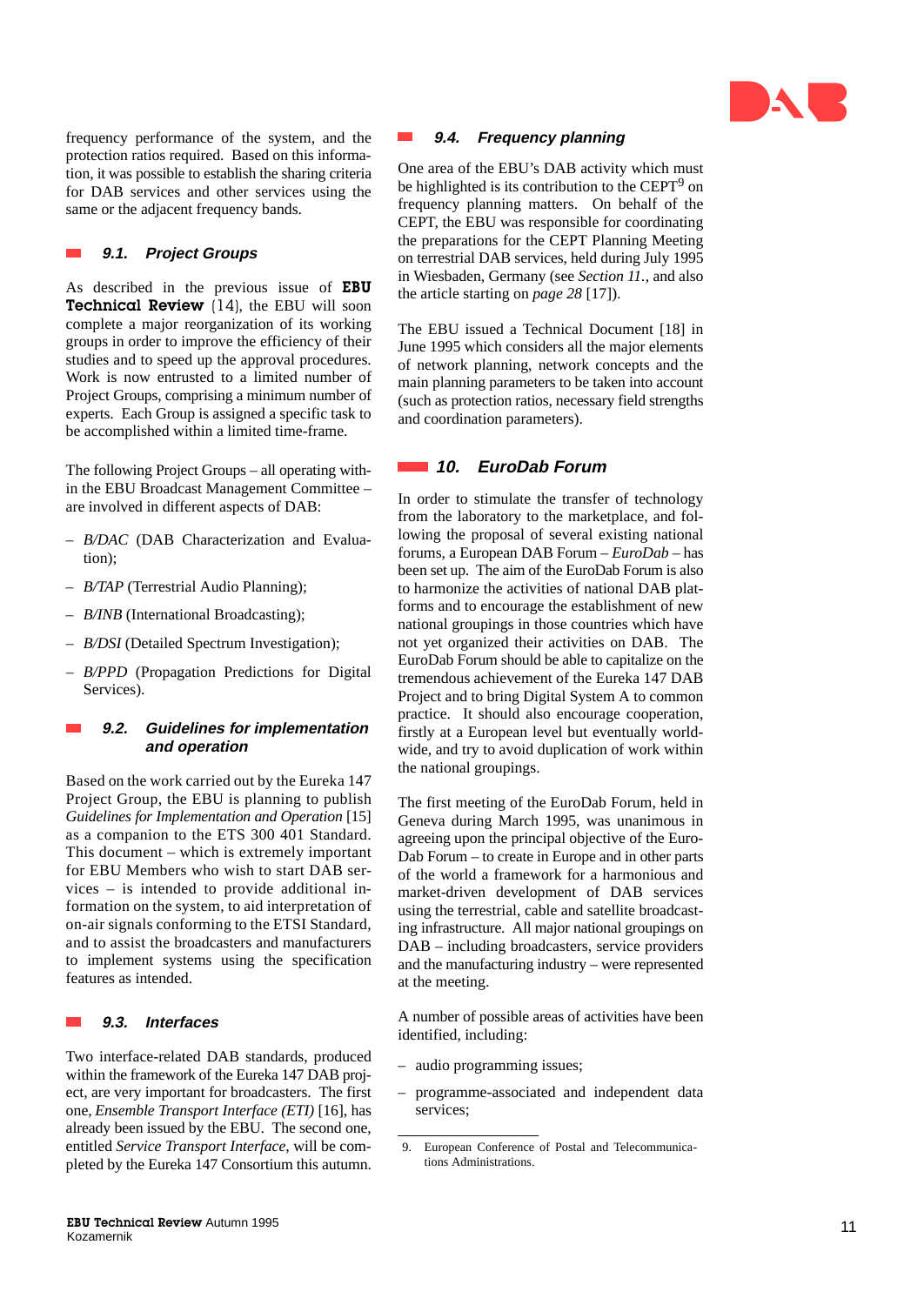

- marketing issues and a strategy for the introduction of DAB services;
- coordination of business plans;
- minimum requirements and optional characteristics of DAB receivers;
- legal and regulatory matters;
- monitoring of standardization activities;
- future evolution towards multimedia and interactive radio.

The EuroDab Forum will organize conferences, seminars and symposia on DAB and will launch studies, surveys and analyses on DAB markets. Initially, five working groups will be set up, covering the following topics:

- equipment;
- regulatory matters;
- marketing and promotion;
- services;
- satellite services.

The EuroDab Forum is open to potential members from all parts of the world. Since March 1995, more than 70 national forums, manufacturers, broadcasters, network providers, media regulators and administrations have joined the Forum – and the number is still increasing. Broadcasters, administrations and manufacturers from Canada, Australia, India, China, Mexico and other non-European countries have also expressed an interest in joining *EuroDab*.

Perhaps there is already a need to change the name from *EuroDab* to "WorldDab", or something similar!

### **11. Spectrum issues**

A three-week Planning Meeting was convened in July 1995 by the CEPT (see the article starting on *page 28*). The aim of this Meeting was to produce a Special Arrangement for the introduction of terrestrial transmissions of the Eureka 147 DAB system in the frequency bands 46 – 68 MHz, 174 – 240 MHz and 1452 – 1467.5 MHz, as well as to prepare an associated Frequency Block Allotment Plan, taking into account the final requirements of the CEPT member countries. A full report on this CEPT meeting will appear in a future issue of EBU Technical Review.

Briefly, the Allotment Plan drawn up at the Meeting provides practically all the member countries of the CEPT with two sets of frequency blocks, each of width 1.536 MHz. This is a vital prerequisite to the wide-scale launch of terrestrial DAB services in Europe. Most of the CEPT countries opted for frequency block allotments in VHF Band III and in L-Band.

*Table 2* gives a list of the 85 frequency blocks which, potentially, can be used for current and future DAB services in Europe. The distribution of these frequency blocks is as follows:

- $-12$  blocks in VHF Band I (47 68 MHz);
- 38 blocks in VHF Band III (174 MHz 240 MHz);
- $-$  23 blocks in L-Band (1452 1492 MHz);
- $-12$  blocks in VHF Band II (87 108 MHz).

DAB block numbers 1 to 59 correspond with the CEPT proposal put to the Meeting; blocks 60 to 85 have been added to the Plan by the EBU.

Each frequency block carries a two- or threecharacter label, which is easier to remember than the centre frequency of the block, and which is convenient for receiver manufacturers and consumers to use when initially programming their receivers.

The labelling system of the frequency blocks in VHF Band I and Band III is fully compatible with the existing VHF television channel numbers (i.e. Channels 2 to 13). Each of these television channels can accommodate four DAB blocks; six blocks in the case of Channel 13.

All the frequencies listed in the table comply with the 16 kHz raster as specified in the ETS 300 401 Standard.

One of the important results of the Meeting was a definition of the centre frequency of each ensemble (i.e. frequency block). This information is very important for receiver manufacturers and may help substantially to simplify the receiver design; before the Meeting, any frequency in the 16 kHz raster could be used as the centre frequency, resulting in a very large number of possibilities. The number of defined centre frequencies has now been reduced to match the total number of ensembles allocated in Band III and in L-Band (i.e. 61). These centre frequencies are likely to be implemented in the first-generation DAB receivers manufactured for the European market.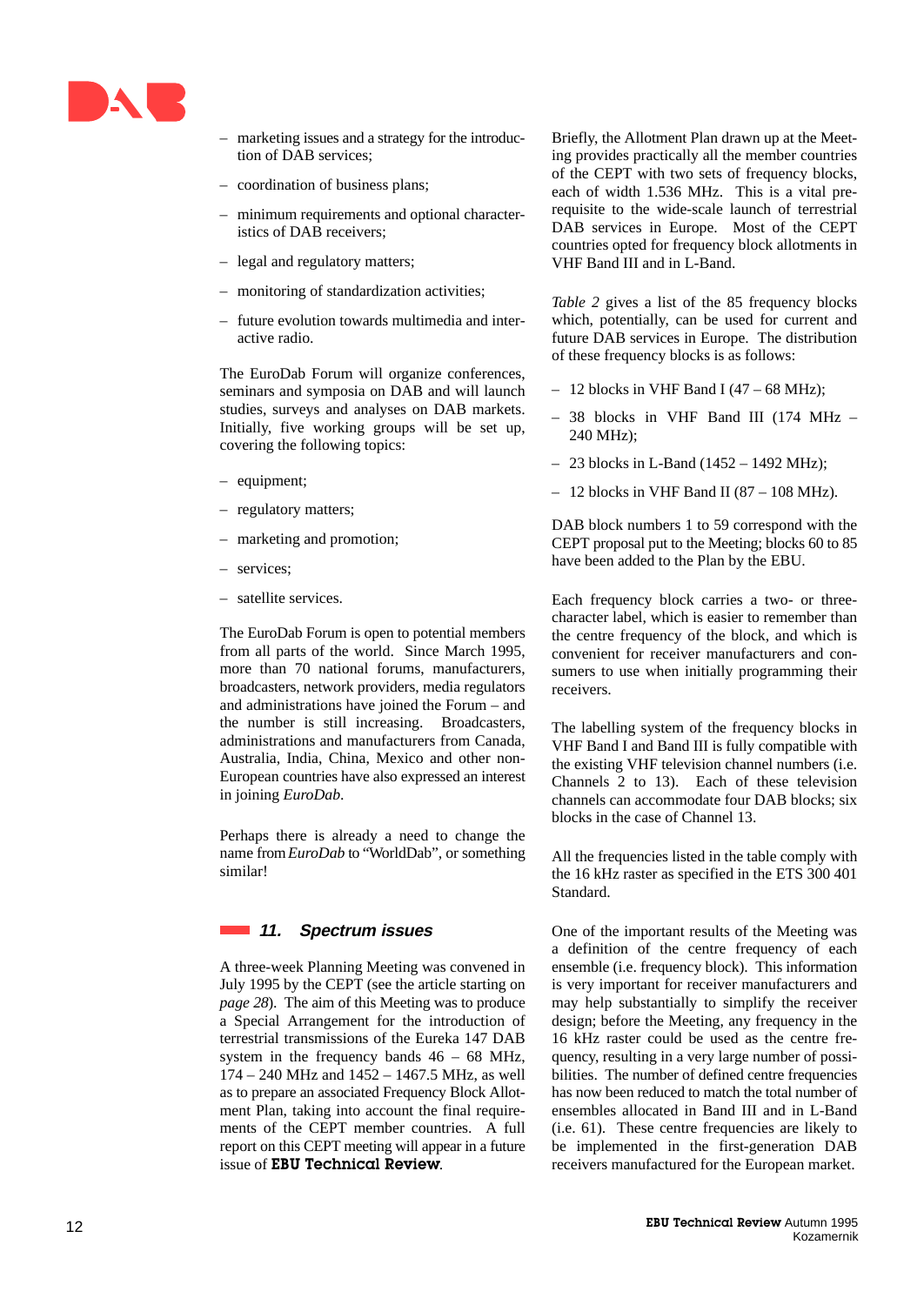

| Frequency<br>band | DAB<br>block number | Frequency<br>block label | Centre<br>frequency<br>(MHz) | Lower<br>limit<br>(MHz) | Upper<br>limit<br>(MHz) |                           |
|-------------------|---------------------|--------------------------|------------------------------|-------------------------|-------------------------|---------------------------|
|                   | 01                  | $2A$                     | 47.936                       | 47.168                  | 48.704                  |                           |
|                   | $02\,$              | $2\mathsf{B}$            | 49.648                       | 48.880                  | 50.416                  |                           |
|                   | 03                  | $2\mathrm{C}$            | 51.360                       | 50.592                  | 52.128                  |                           |
|                   | $04\,$              | $2\mathsf{D}$            | 53.072                       | 52.304                  | 53.840                  |                           |
|                   | 05                  | $3A$                     | 54.928                       | 54.160                  | 55.696                  |                           |
| <b>VHF</b>        | ${\bf 06}$          | $3\mathsf{B}$            | 56.640                       | 55.872                  | 57.408                  |                           |
| Band I            | $07\,$              | 3C                       | 58.352                       | 57.584                  | 59.120                  |                           |
|                   | ${\bf 08}$          | $3\mathsf{D}$            | 60.064                       | 59.296                  | 60.832                  |                           |
|                   | 09                  | $4\mathsf{A}$            | 61.936                       | 61.168                  | 62.704                  |                           |
|                   | $10$                | 4B                       | 63.648                       | 62.880                  | 64.416                  |                           |
|                   | 11                  | $4\mathrm{C}$            | 65.360                       | 64.592                  | 66.128                  |                           |
|                   | 12                  | 4D                       | 67.072                       | 66.304                  | 67.840                  |                           |
|                   | $13$                | $5A$                     | 174.428                      | 174.160                 | 174.696                 |                           |
|                   | 14                  | $5\mathsf{B}$            | 176.640                      | 175.872                 | 177.408                 |                           |
|                   | $15\,$              | $5\mathrm{C}$            | 178.352                      | 177.584                 | 179.120                 |                           |
|                   | 16                  | $5\mathsf{D}$            | 180.064                      | 179.296                 | 180.832                 |                           |
|                   | $17\,$              | 6A                       | 181.936                      | 181.168                 | 182.704                 |                           |
|                   | $18\,$              | 6B                       | 183.648                      | 182.880                 | 184.416                 |                           |
|                   | 19                  | 6C                       | 185.360                      | 184.592                 | 186.128                 |                           |
|                   | $20\,$              | 6D                       | 187.072                      | 186.304                 | 187.840                 |                           |
|                   | 21                  | 7A                       | 188.928                      | 188.160                 | 189.696                 |                           |
|                   | 22                  | $7\mathsf{B}$            | 190.640                      | 189.872                 | 191.408                 |                           |
|                   | 23                  | ${\mbox{7C}}$            | 192.352                      | 191.584                 | 193.120                 |                           |
|                   | 24                  | 7D                       | 194.064                      | 193.296                 | 194.832                 |                           |
|                   | $25\,$              | $8A$                     | 195.936                      | 195.168                 | 196.704                 |                           |
|                   | $26\,$              | 8B                       | 197.648                      | 196.880                 | 198.416                 |                           |
|                   | $27\,$              | 8C                       | 199.360                      | 198.592                 | 200.128                 |                           |
|                   | $28\,$              | 8D                       | 201.072                      | 200.304                 | 201.840                 |                           |
|                   | 29                  | <b>9A</b>                | 202.928                      | 202.160                 | 203.696                 |                           |
|                   | $30\,$              | 9B                       | 204.640                      | 203.872                 | 205.408                 |                           |
| <b>VHF</b>        | 31                  | $9\mathrm{C}$            | 206.352                      | 205.584                 | 207.120                 |                           |
| Band III          | $32\,$              | $9\mathsf{D}$            | 208.064                      | 207.296                 | 208.832                 |                           |
|                   | 33                  | 10A                      | 209.936                      | 209.168                 | 210.704                 |                           |
|                   | 34                  | 10B                      | 211.648                      | 210.880                 | 212.416                 |                           |
|                   | 35                  | 10C                      | 213.360                      | 212.592                 | 214.128                 |                           |
|                   | $36\,$              | 10D                      | 215.072                      | 214.304                 | 215.840                 |                           |
|                   | $37\,$              | <b>11A</b>               | 216.928                      | 216.160                 | 217.696                 |                           |
|                   | 38                  | 11B                      | 218.640                      | 217.872                 | 219.408                 |                           |
|                   | 39                  | 11C                      | 220.352                      | 219.584                 | 221.120                 |                           |
|                   | 40                  | 11D                      | 222.064                      | 221.296                 | 222.832                 |                           |
|                   | 41                  | 12A                      | 223.936                      | 223.168                 | 224.704                 |                           |
|                   | 42                  | 12B                      | 225.648                      | 224.880                 | 226.416                 |                           |
|                   | 43                  | 12C                      | 227.360                      | 226.592                 | 228.128                 |                           |
|                   | 44                  | 12D                      | 229.072                      | 228.304                 | 229.840                 |                           |
|                   | $45\,$              | 13A                      | 230.784                      | 230.016                 | 231.552                 |                           |
|                   | 46                  | 13B                      | 232.496                      | 231.728                 | 233.264                 |                           |
|                   | 47                  | 13C                      | 234.208                      | 233.440                 | 234.976                 |                           |
|                   | 48                  | 13D                      | 235.776                      | 235.008                 | 236.544                 |                           |
|                   | 49                  | 13E                      | 237.488                      | 236.720                 | 238.256                 | Table 2a<br>DAB frequency |
|                   | $50\,$              | 13F                      | 239.200                      | 238.432                 | 239.968                 | blocks: $01 - 50$ .       |
|                   |                     |                          |                              |                         |                         |                           |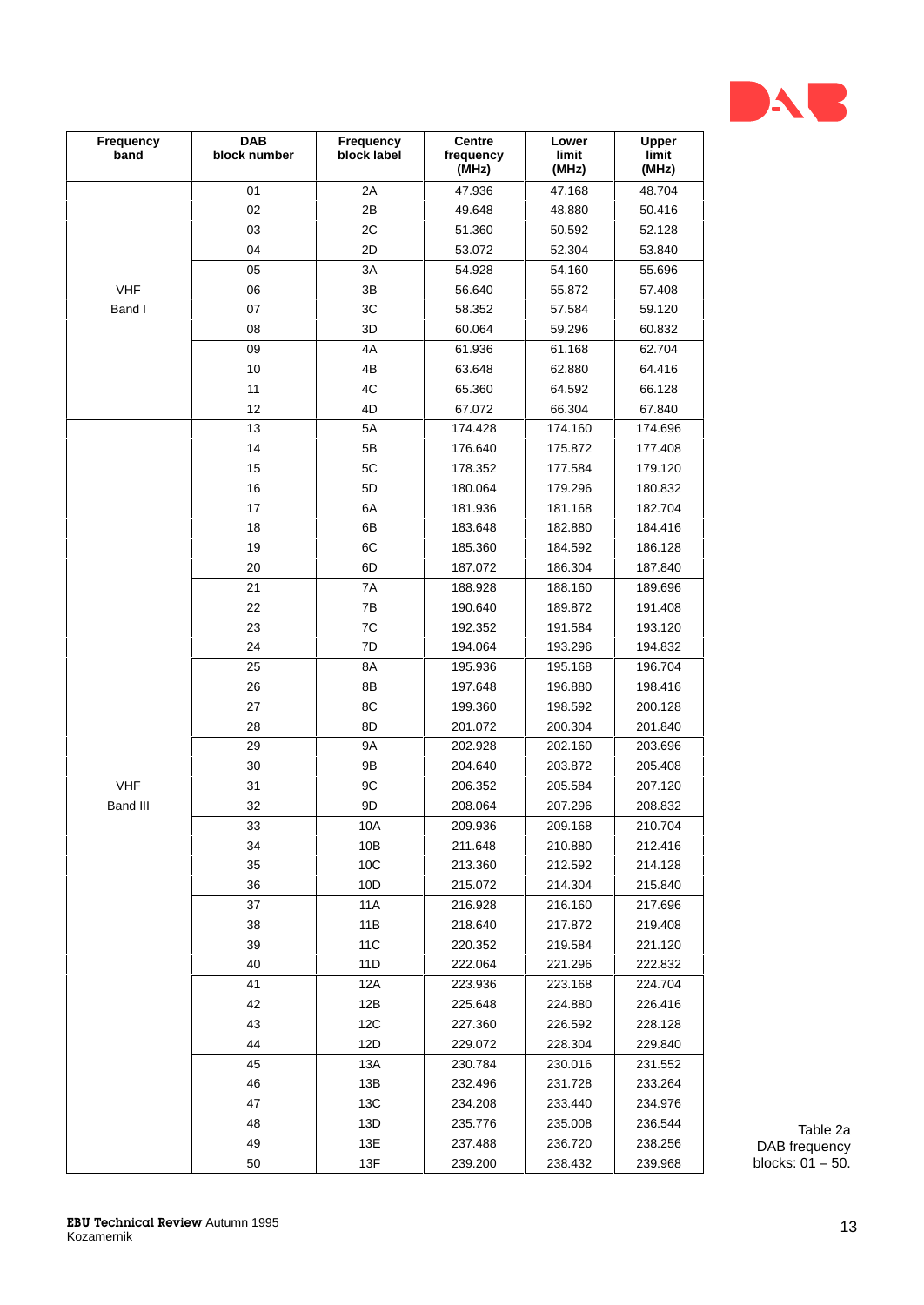

| Frequency<br>band | <b>DAB</b><br>block number | Frequency<br>block label | <b>Centre</b><br>frequency<br>(MHz) | Lower<br>limit<br>(MHz) | Upper<br>limit<br>(MHz) |
|-------------------|----------------------------|--------------------------|-------------------------------------|-------------------------|-------------------------|
|                   | 51                         | L1                       | 1452.960                            | 1452.192                | 1453.728                |
|                   | 52                         | L2                       | 1454.672                            | 1453.904                | 1455.440                |
|                   | 53                         | L <sub>3</sub>           | 1456.384                            | 1455.616                | 1457.152                |
|                   | 54                         | L4                       | 1458.096                            | 1457.328                | 1458.864                |
|                   | 55                         | L5                       | 1459.808                            | 1459.040                | 1460.576                |
|                   | 56                         | L6                       | 1461.520                            | 1460.752                | 1462.288                |
|                   | 57                         | L7                       | 1463.232                            | 1462.464                | 1464.000                |
|                   | 58                         | L8                       | 1464.944                            | 1464.176                | 1465.712                |
|                   | 59                         | L9                       | 1466.656                            | 1465.888                | 1467.424                |
|                   | 60                         | L10                      | 1468.368                            | 1467.600                | 1469.136                |
|                   | 61                         | L11                      | 1470.080                            | 1469.312                | 1470.848                |
| L-Band            | 62                         | L12                      | 1471.792                            | 1471.024                | 1472.560                |
|                   | 63                         | L13                      | 1473.504                            | 1472.736                | 1474.272                |
|                   | 64                         | L14                      | 1475.216                            | 1474.448                | 1475.984                |
|                   | 65                         | L15                      | 1476.928                            | 1476.160                | 1477.696                |
|                   | 66                         | L16                      | 1478.640                            | 1477.872                | 1479.408                |
|                   | 67                         | L17                      | 1480.352                            | 1479.584                | 1481.120                |
|                   | 68                         | L18                      | 1482.064                            | 1481.296                | 1482.832                |
|                   | 69                         | L19                      | 1483.776                            | 1483.008                | 1484.544                |
|                   | 70                         | L20                      | 1485.488                            | 1484.720                | 1486.256                |
|                   | 71                         | L21                      | 1487.200                            | 1486.432                | 1487.968                |
|                   | 72                         | L22                      | 1488.912                            | 1488.144                | 1489.680                |
|                   | 73                         | L23                      | 1490.624                            | 1489.856                | 1491.392                |
|                   | 74                         | F1                       | 87.936                              | 87.168                  | 88.704                  |
|                   | 75                         | F <sub>2</sub>           | 89.648                              | 88.880                  | 90.416                  |
|                   | 76                         | F <sub>3</sub>           | 91.360                              | 90.592                  | 92.128                  |
|                   | 77                         | ${\sf F4}$               | 93.072                              | 92.304                  | 93.840                  |
|                   | 78                         | F <sub>5</sub>           | 94.928                              | 94.160                  | 95.696                  |
| <b>VHF</b>        | 79                         | F <sub>6</sub>           | 96.640                              | 95.872                  | 97.408                  |
| <b>Band II</b>    | 80                         | F7                       | 98.352                              | 97.584                  | 99.120                  |
|                   | 81                         | F <sub>8</sub>           | 100.064                             | 99.296                  | 100.832                 |
|                   | 82                         | F9                       | 101.936                             | 101.168                 | 102.704                 |
|                   | 83                         | F10                      | 103.648                             | 102.880                 | 104.416                 |
|                   | 84                         | F11                      | 105.360                             | 104.592                 | 106.128                 |
|                   | 85                         | F12                      | 107.072                             | 106.304                 | 107.840                 |

Table 2b DAB frequency blocks: 51 – 85.

### **12. European strategies for the introduction of DAB services**

Currently, many pilot service trials and field tests at VHF and in L-Band are being conducted all over Europe. In many countries there are plans to commence pre-operational terrestrial services this year or in 1996/7, primarily making use of the existing transmitter and distribution infrastructure<sup>10</sup>. Although the situation varies very much from country to country, it is clear that the critical

mass has already been achieved and that the introduction of the Eureka 147 DAB system in Europe is assured.

The following is a short summary of national plans for the introduction of DAB services, as well as progress on DAB experimental and promotional activities throughout Europe. It is recognized that this summary may not be completely up-to-date, such is the pace of DAB implementation.

### **12.1. Belgium**

In Belgium, audiovisual and broadcasting matters (including those which relate to DAB) are considered at the level of the different cultural communities (Flemish, French and German). Therefore a

<sup>10.</sup> The world's first official DAB services were inaugurated in the UK by BBC Radio, and in Sweden by the Swedish Broadcasting Corporation, on 27 September 1995.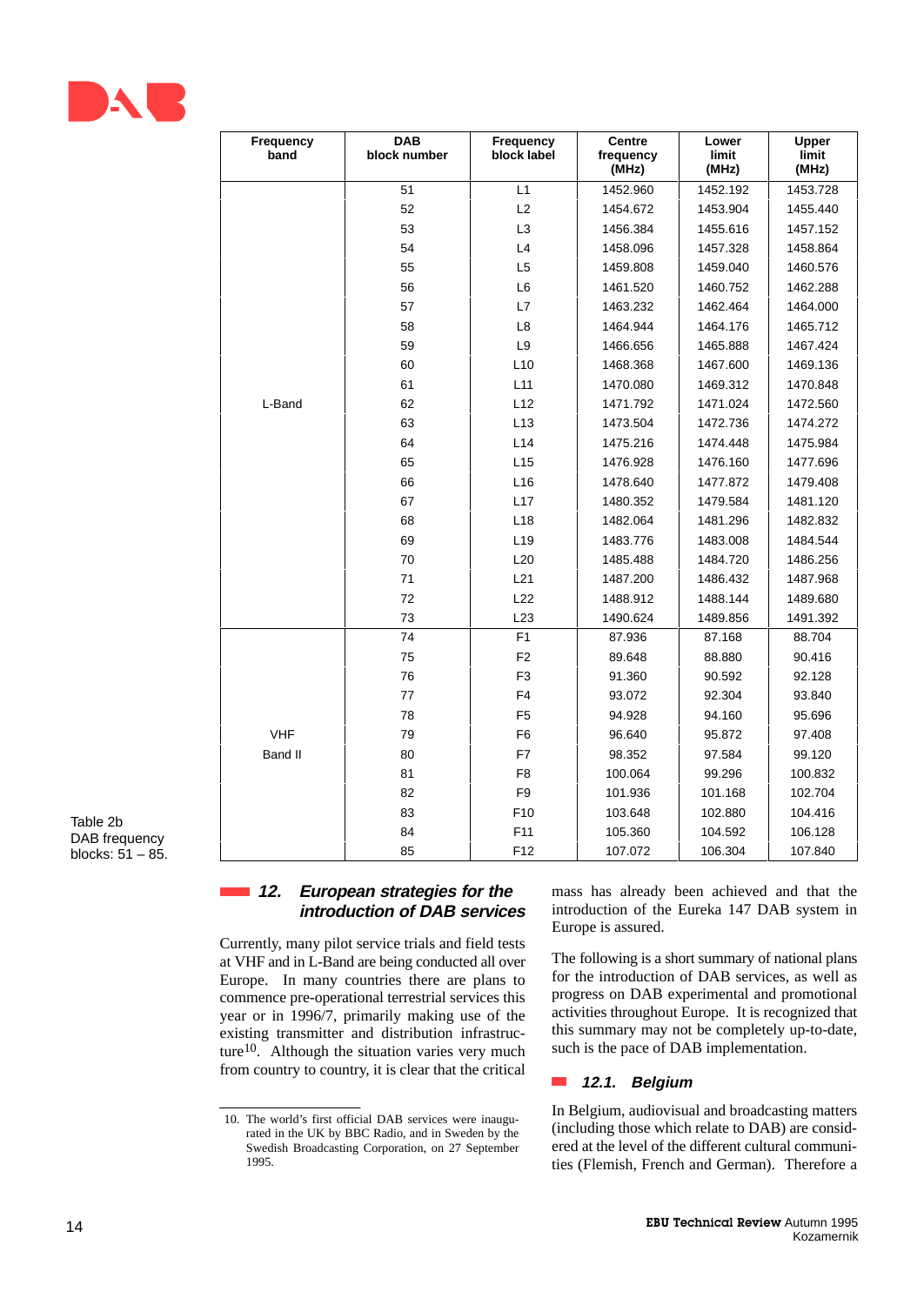

national DAB forum cannot be established at the federal level.

Nevertheless, an informal coordination group has been set up at the federal level to address the issues which relate to DAB and other radio matters. This group includes all the interested parties throughout the country (broadcasters, network providers, manufacturers, cable operators, administrators, etc.). Some key players such as the Flemishlanguage public broadcaster, BRTN, and the French-language public broadcaster, RTBF, have become direct members of the EuroDab Forum.

The BRTN is planning to start pre-operational DAB services at the end of 1997.

### **12.2. Denmark**

Denmark is in the process of setting up a national DAB platform.

The National Telecom Agency has already decided to allocate one or two VHF frequency blocks (225 to 230 MHz) for national SFNs, and two or three blocks (235 to 240 MHz) for regional networks. The L-Band between 1452 and 1467.5 MHz has been allocated for local services and the number of frequency blocks here has yet to be decided. In the Faeroe Islands, the frequency ranges 223 – 230 MHz and 235 – 240 MHz will be used.

In September 1994, a DAB transmitter of 500 W e.r.p. began tests at 237 MHz in Copenhagen. In September 1995, the test frequency was changed to 227.360 MHz, following the CEPT Planning Meeting (see *Section 11.*). However, the transmissions on this new frequency have caused problems to the local Channel 12 cable television services and so the tests have now reverted to 237 MHz.

Further experiments are planned in Western Jutland during 1996, to test an SFN network consisting of four 1 kW e.r.p. transmitters.

Danish Radio is planning to distribute some 500 receivers for a controlled evaluation of DAB, as soon as the financial details have been agreed.

### $\overline{\phantom{a}}$ **12.3. Finland**

The Finnish national DAB platform has been working for some months.

The YLE started experimental transmissions in February 1994 on 105 MHz in Helsinki. Two transmitters of 2.5 and 0.8 kW e.r.p. are used. Problems in urban areas have been encountered with horizontal polarization, due to high levels of man-made noise. Further tests in Band III are foreseen. The Finnish manufacturing industry is developing a combined terrestrial/satellite DAB receiver, in cooperation with the European Space Agency (ESA).

### **12.4. France**

The French DAB Club was established in autumn 1991. It comprises the French regulator (CSA), public and private broadcasters, professional and consumer manufacturers, and others. The activities of the DAB Club are diverse and include the promotion of DAB, communication with other DAB groupings, coordination of trials and experiments, etc. The French DAB Club has conducted experiments in Paris, both in VHF Band I and in L-Band, and has chosen in favour of L-Band.

Radio France has established a Working Party on radio programming issues, to study which specific programmes would be particularly suitable for DAB broadcasts. Radio France has also signed an agreement with TDF to provide DAB coverage of all major metropolitan areas and motorways (i.e. 25 % of the population) as soon as consumer receivers are available.

TDF is fostering close partnerships with both current and potential customers in order to define innovative multimedia applications of the DAB system. TDF has created a new "Infodiffusion" department, which is responsible for on-line and multimedia applications, and which aims to support the development of new services delivered over the air. In order to move into the consumer segment, TDF will team up with leading service providers to launch pilot services. These will be designed to assess and define the demand in key target markets such as interactive television (in conjunction with Television France and Matra-Hatchette), new radio-related services (with Radio France), electronic newspaper publishing (with *Le Monde* and *Le Républicain Lorrain*) and services for mobile users in conjunction with the French transport ministry and the City of Paris.

### **12.5. Germany**

The German national DAB platform was formed in 1991 and consists of public and private broadcasters, manufacturers, R&D institutions, PTT/ Telecom operators and others. Recently, it established a Memorandum of Understanding which concerns two principal points:

a) the implementation of pilot projects in several Länder and the carrying out of experiments;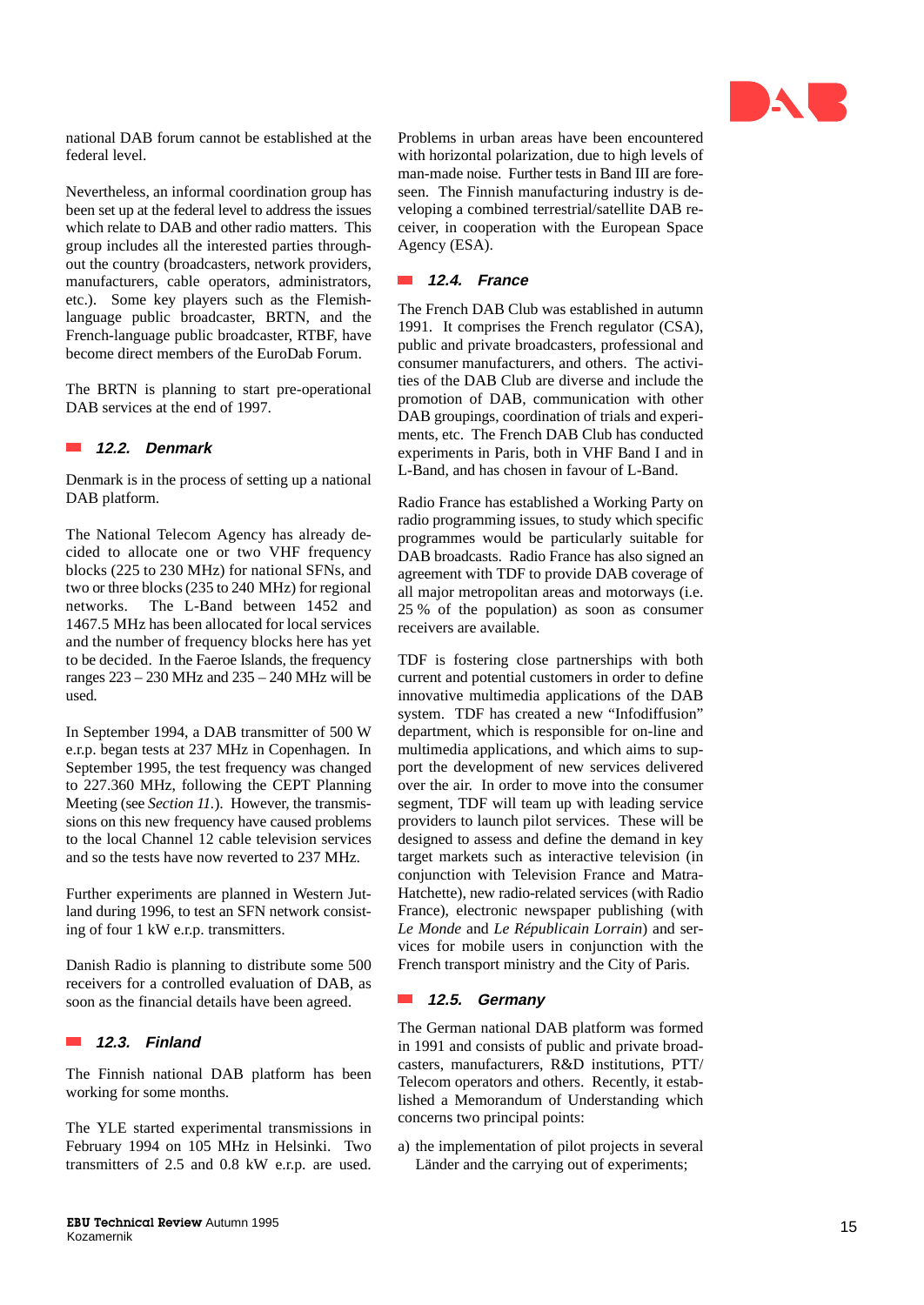

b) the introduction of regular DAB services in time for the Berlin IFA<sup>11</sup> fair in 1997 and the achievement of near-complete coverage of Germany by the year 2000.

Among the pilot projects currently undertaken or in preparation are those in Baden-Württemberg, Bavaria, Berlin, Hessen, Lower Saxony, Mecklenburg-Western Pomeriana, North-Rhein Westphalia, Rheinland-Palatine, Saxony, Saxony-Anhalt, Thuringia and the border of Germany with Switzerland in the Lörrach and Basel area.

In total, some 20 000 to 25 000 receivers, produced mainly by German receiver manufacturers, will be used to test technical and programming features of the DAB system. The funding is provided in part by the States Governments. The main organizations involved in organizing these tests are: the IRT, DBP-Telekom, media authorities, regional broadcasters and some manufacturers. Both Band III (Channel 12) and L-Band are being considered.

The German platform is cooperating with neighbouring countries and has invited them to test DAB equipment and gain experience.

### **12.6. Hungary**

The Hungarian DAB Group started in 1992 and includes all important entities in the field of DAB.

In autumn 1995, a DAB experiment using one transmitter will be installed in Budapest, carrying five different programmes and data. Regular DAB services will most probably start in 1997. However, the availability of DAB receivers in sufficient volumes, and at affordable prices, is a key issue.

### **12.7. Italy**

In Italy, several experimental activities are ongoing. RAI is completing the development of a DAB test-bed in the Aosta Valley, which currently consists of three transmitters operating as an SFN in VHF Channel 12. An extension to four transmitters is foreseen. The band 223 – 230 MHz has been identified for DAB services but has not yet been fully approved. There is some chance that L-Band could also be used.

### **12.8. The Netherlands**

The Dutch national DAB platform has already been established.

A frequency range 216 – 230 MHz has been identified, but not yet selected, to accommodate one frequency block for national services and four blocks for regional DAB services. L-Band may be used for local services.

Tests with an SFN are being carried out by NOZEMA in Haarlem, Hilversum and Rotterdam. In total, four transmitters operating in VHF Band III (Channel 12) provide 40 % coverage of the Dutch population. In order to increase the spectrum efficiency of DAB services (e.g. 16 stereo programmes per frequency block), extremely low coding rates (64 kbit/s and less per stereophonic programme) are of great interest. The Dutch experiments, which involve seven companies, include the datacasting of an electronic newspaper, company information, railway and travel information, etc. Recently, DAB was the subject of governmental auditing.

### **12.9. Norway**

The Norwegian DAB Group has been in existence since 1990.

The first DAB transmitter was installed by Telenor and NRK in Oslo during April 1994. There are two transmitters at present, operating as an SFN, and a third transmitter will be added soon. A fourth transmitter will be installed in Trondheim, which lies in a very mountainous region. The tests include coverage evaluations in mountainous areas and the evaluation of programme-feed techniques.

### **12.10. Poland**

There are plans to establish a national DAB grouping in Poland. In Warsaw, an experimental DAB service may commence at the end of 1995.

### **12.11. Sweden**

As a result of the collaborative efforts of Teracom and Swedish Radio, the first DAB experiments started in March 1992, covering the Stockholm area. An SFN experiment in Uppsala/Enköping, comprising three stations, started in March 1994 and it now has four DAB transmitters in operation.

An official DAB service was introduced in the Stockholm area on 27 September 1995. This will be followed by the opening of three SFNs in Stockholm, Gothenburg and Malmö as soon as possible. One additional SFN may be introduced in a rural region, thus extending DAB coverage to 35 % of the population in 1996. Limited governmental support might be provided. In addition to the Swedish radio channels, which include a new

<sup>11.</sup> Internationale Funkausstellung.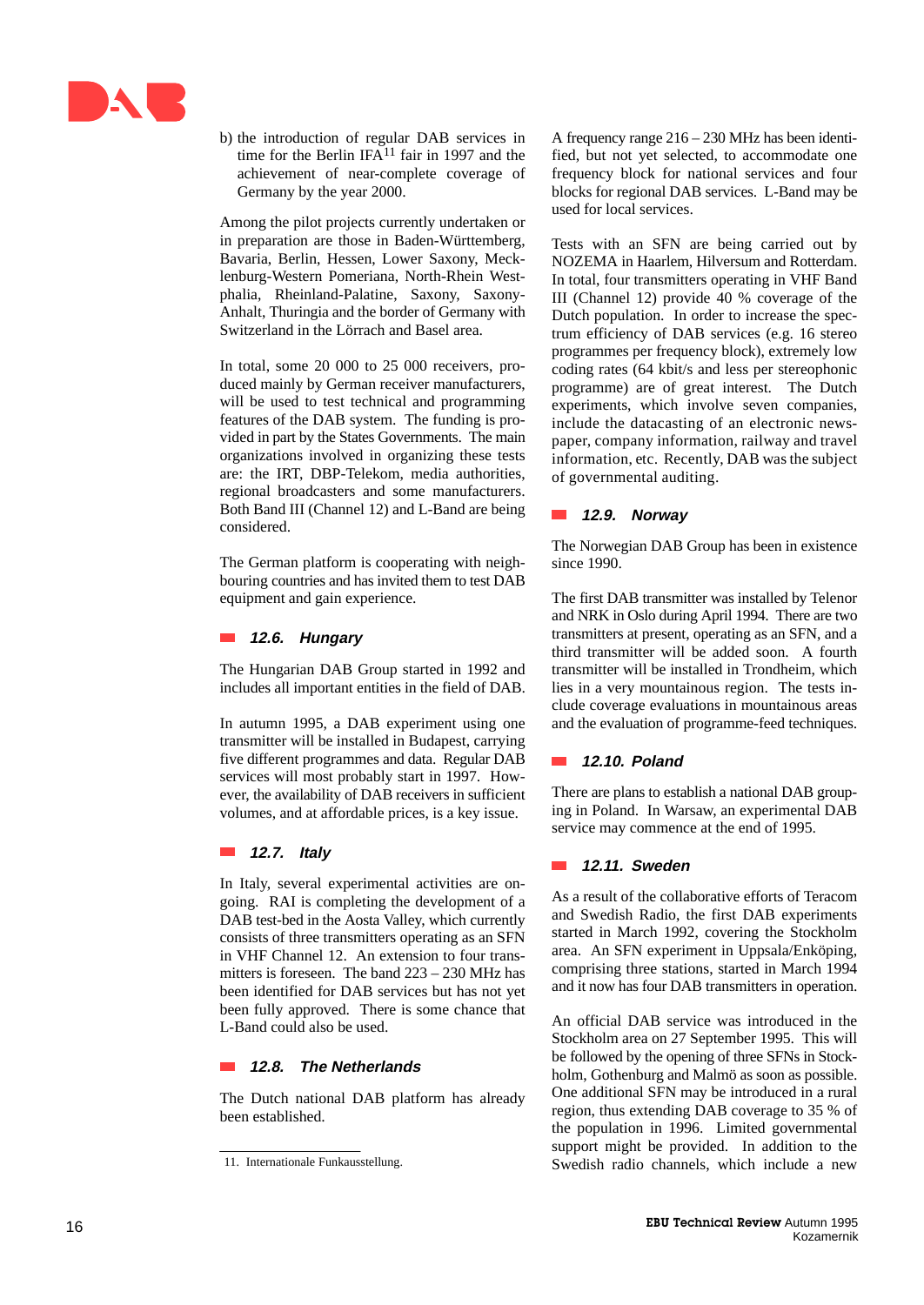

classical music programme, there will be a programme in Finnish and a channel for Lapps. New data services will be tested also.

### **12.12. Switzerland**

The Swiss national DAB platform has existed for nearly two years. For future DAB services, four frequency blocks will be allocated in VHF Channel 12 and a further nine blocks will be made available in L-Band (1452 – 1467 MHz).

Swiss Télécom PTT is currently operating two SFNs, one in VHF Channel 12 and the other in L-Band. The Channel 12 tests in the Reuss Valley started in June 1993 and initially comprised two transmitters. In the same region, a trial in L-Band started in May 1994.

Tests in the Bernese Oberland area started in April this year, using three transmitters in Channel 12. This trial is planned to become a pilot project in October 1995 which will continue for a period of two years. The official introduction of DAB services in Switzerland is planned for 1997.

#### **12.13. United Kingdom**  $\mathcal{L}^{\text{max}}$

The UK national DAB Forum has been established since 1992.

Last year, the UK government allocated 12.5 MHz of radio spectrum in VHF Band III. This provides space for seven DAB frequency blocks. Each of those can carry an ensemble of six high-quality stereo channels plus some data, or different combinations of audio and data services depending on the bit rates used. Of the seven frequency blocks, one has been allocated to the BBC for a national network. A second will be used for national commercial radio services, yet to be decided by the UK regulatory body (the Radio Authority). The other five blocks will be used for local and regional BBC and independent radio services.

The BBC launched its official DAB service on 27 September 1995. Initially, an SFN of five transmitters serves a large area of south-east England (about 20 % of the UK population). Within twoand-a-half years, 27 transmitters will cover about 60 % of the UK population and will include the main motorway and trunk road network.

The BBC is "simulcasting" (i.e. simultaneously broadcasting) its five current national channels on DAB and will also introduce a number of new services. It plans to use the multiplex dynamically, varying the bit rate according to the programme content and the number of services available at any given time. The normal data rate is expected to be between 96 and 128 kbit/s per monophonic channel, reducing to a minimum of 64 kbit/s for some spoken material.

A new monophonic announcement channel is being considered, to be transmitted at 64 kbit/s. It will provide short spoken messages, each of around two to three minutes duration, which will be transmitted cyclically every ten minutes or so. These will be supported by the Announcements feature, within a BBC cluster, whenever new messages are introduced. Messages which are not new, but which remain relevant, will be assigned programme type (PTY) codes so that specific types of message may be requested on demand.

In August 1995, the UK Government issued a White Paper entitled *Digital Terrestrial Broadcasting.* This document outlines proposals for a new legislative framework for allocating the use of the spectrum and for licensing and regulating the transmission of both television and sound radio broadcast services. Comments or views on these proposals are awaited for early October 1995. In particular, the role of the multiplex provider is defined; this is considered very important for the development of the audio-visual broadcast market.

### **13. International strategies for the introduction of digital radio**

Outside Europe, extensive field trials and computer simulations have also been conducted on DAB, primarily in Canada but also in Australia and the USA.

### **13.1. Australia**

To further the awareness of the Australian broadcast industry concerning digital radio matters, the Australian administration has implemented an ongoing series of demonstrations and investigations in L-Band. These are based on the Eureka 147 DAB system. During 1994, terrestrial demonstrations of DAB were held in Canberra and Sydney and, in June 1995, the first L-Band satellite trial involving the Eureka 147 system was undertaken using the Australian Optus B3 satellite. The results of these tests have been presented to the September 1995 meeting of ITU-R Working Party 10-11S.

More recently, the Australian administration announced a major initiative to fund DAB transmitter facilities in three capital cities. This will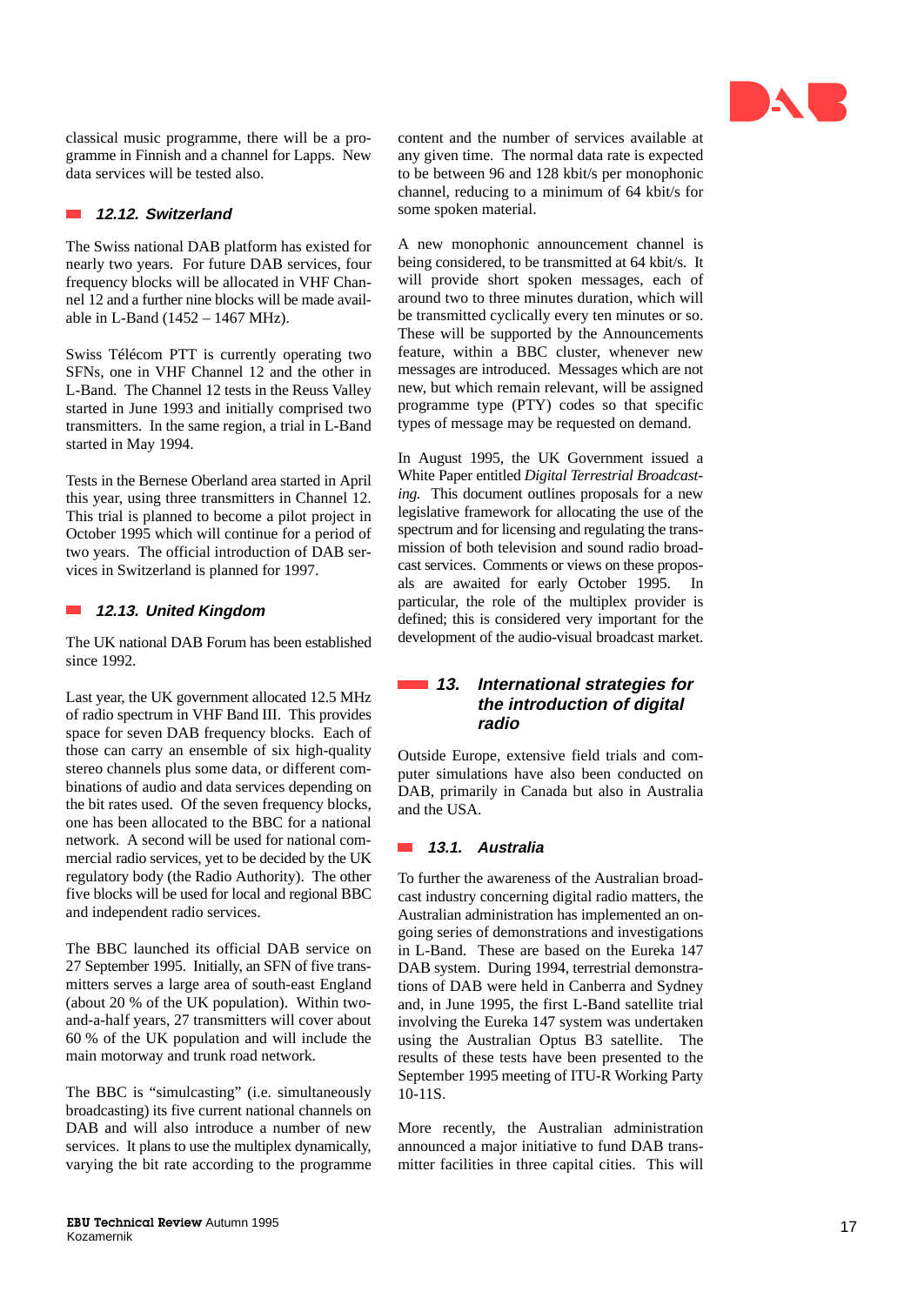

allow the local broadcast industries to investigate operational and practical implementation issues associated with digital radio. In conjunction with a similar initiative by the national telecommunications carrier (TELSTRA), it is likely that experimental DAB facilities will be provided in Sydney and Melbourne by the end of 1996.

### **13.2. Canada**

The first public demonstrations in Canada using the Eureka DAB 147 system were conducted in 1990. Digital Radio Research Inc. (DRRI) was then set up in 1993 to coordinate Canadian tests on digital radio systems. In 1994, Canada hosted the Second International DAB symposium in Toronto.

There are four sites where DAB experiments are currently being conducted in L-Band – Toronto/ Barrie, Trois Rivières, Montreal and Toronto – which cover more than 25 % of the Canadian population. A datacasting demonstration has been given over this network, featuring a routeguidance system developed by the Ministry of Transport of Ontario. New transmitters covering Ottawa and Vancouver were due to open by summer 1995, thus extending DAB coverage to 35 % of the Canadian population. Commercial operation will begin in 1996.

Canada is currently in the process of officially adopting the Eureka 147 DAB system.

### **13.3. China**

In cooperation with the European Commission and the German national DAB platform, the Eureka 147 DAB system will be used in terrestrial experiments in China, starting in December 1995.

### **13.4. India**

Terrestrial DAB transmissions in India will be in VHF Band II and the satellite emissions will be in L-Band. Attempts to bring together all the major parties involved in DAB are being pursued by All India Radio and membership of the EuroDab Forum is being sought.

DAB services in India will be implemented in three phases. In the first phase, due to commence in 1998, a limited terrestrial DAB service – based on current regional radio programmes – will be initiated in four metropolitan cities: Delhi, Bombay, Calcutta and Madras. The regional programmes will be collected at New Delhi, via satellite contribution links, and subsequently distributed from New Delhi via an S-band transponder of the INSAT satellite. The received DAB signals will be converted to VHF Band II frequencies and then simulcast using the existing FM transmitting antennas and towers. In the second phase, independent local services – carrying a mix of local, regional, national and sponsored programmes – will be added gradually to a number of FM stations by the year 2003. Finally, DAB services via satellite could commence after 2003.

So far, a number of preliminary propagation studies have been carried out in L-Band. Experiments using the Eureka 147 system will start shortly, covering both terrestrial and satellite delivery.

### **13.5. Mexico**

A highly successful terrestrial test and demonstration of the Eureka 147 DAB system was conducted at L-Band in Mexico City during 1993. Then, in July 1995, an L-Band satellite trial was conducted using the Solidaridad 2 satellite. In the latter case, only low satellite power was available (about 43.5 dBW). Although this gave insufficient propagation margin for mobile reception at speeds of greater than 60 km/h, both fixed and mobile reception were demonstrated with an antenna of gain 7 dBi. Fixed reception with a 15-dBi antenna enabled the characteristics of the satellite channel to be defined – while successfully operating it in all the transmission modes of the Eureka 147 system. At high elevation angles, Doppler effects were less of a problem than for terrestrial transmissions, and thus Mode-II operation via the satellite was shown to be more than adequate.

### **13.6. The USA**

A number of mobile tests and demonstrations of digital radio were given in the USA in 1991. Since 1992, the Eureka 147 system has undergone formal evaluation in a public test programme, along with several "in-band" digital proposals. The recently-published results of these tests are discussed in the next *Section*.

### **14. EIA tests in the USA**

Independent laboratory tests on the Eureka 147 system have been conducted in the USA by the Electronics Industry Association (EIA), in association with the National Radio System Committee (NRSC). The results of these tests were presented during August 1995 in Monterey, California [19].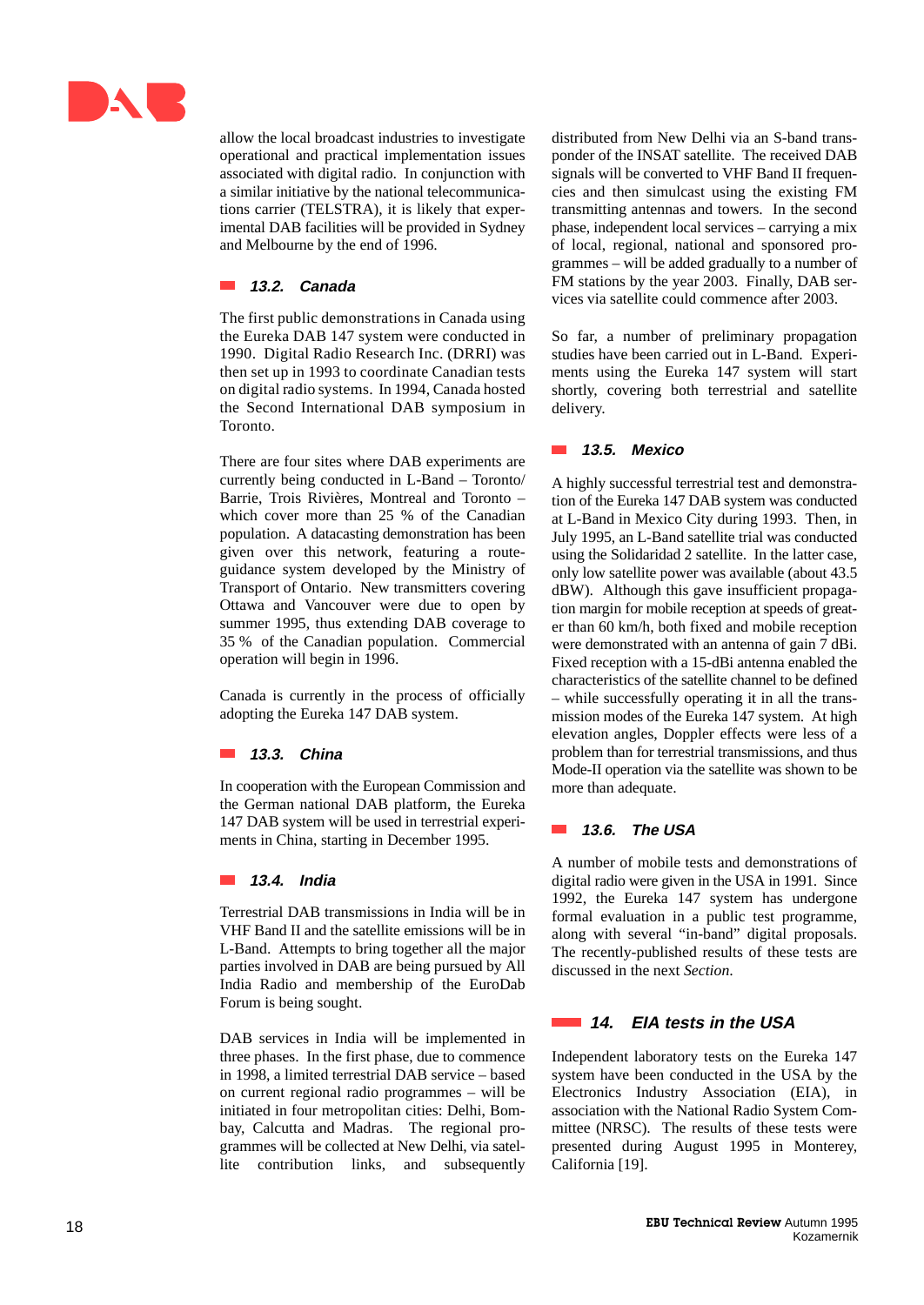

### **14.1. In-band proposals**

In addition to the Eureka 147 system, the EIA tests have included five proponents of the so-called "in-band" concept, whereby the digital radio signals are transmitted in the same band as the current analogue services; the digital signals are effectively overlaid on the existing analogue signals. Two variants of the concept have been proposed: *in-band on-channel* (IBOC) and *in-band adjacent-channel* (IBAC).

The in-band proposals outlined in the EIA tests are generally of a very complex design and use advanced digital technology which is used in modern military applications for the professional market. Therefore it is likely that "in-band" receivers will be quite expensive. From the spectrum management viewpoint, the in-band digital systems currently being proposed in the USA are designed to overlay analogue signals where the channel spacing is 200 kHz. These systems are not directly applicable to Europe where the channel spacing in VHF Band II is only 100 kHz.

The following in-band systems were tested in the laboratory by the EIA (one AM-overlaid system and four FM-overlaid systems):

| - USADR-AM $(0.54 - 1.7 \text{ MHz})$ | <b>IBOC</b> |
|---------------------------------------|-------------|
| - AT&T (FM band)                      | <b>IBAC</b> |
| - AT&T Amati (FM band)                | <b>IBOC</b> |
| - USADR FM1 (FM band)                 | <b>IBOC</b> |
| - USADR FM2 (FM band)                 | <b>IBOC</b> |

The main characteristics of the four FM-overlaid digital proposals are given in *Table 3*.

### **14.2. EIA test results**

The EIA tests were divided into three categories as follows:

- a) subjective quality tests on the source coding system, operating in a clear channel (i.e. with no transmission errors);
- b) objective digital tests on the overall system performance;

|                                                 |           | <b>AT&amp;T Amati</b>                                          | AT&T                              | <b>USADR FM1</b>           | <b>USADR FM2</b>                                                             |                                                                |
|-------------------------------------------------|-----------|----------------------------------------------------------------|-----------------------------------|----------------------------|------------------------------------------------------------------------------|----------------------------------------------------------------|
| On-channel (IBOC) or<br>adjacent-channel (IBAC) |           | <b>IBOC</b>                                                    | <b>IBAC</b><br>reserved channel   | <b>IBOC</b>                | <b>IBOC</b>                                                                  |                                                                |
| Audio system                                    |           | Joint stereo PAC                                               | Joint stereo PAC                  | <b>MUSICAM</b>             | <b>MUSICAM</b>                                                               |                                                                |
| Bit rate range                                  | (kbit/s)  | $128 - 160$                                                    | $128 - 160$                       | $128 - 256$                | $128 - 256$                                                                  |                                                                |
| Error concealment                               |           | Yes                                                            | Yes                               | Yes                        | Yes                                                                          |                                                                |
| Unequal error protection                        |           |                                                                | Yes                               | Yes                        |                                                                              |                                                                |
| <b>FEC</b>                                      |           | Reed-Solomon                                                   | Reed-Solomon                      | Hierarchical               | Hierarchical                                                                 |                                                                |
| Time interleaving depth                         | (ms)      |                                                                | 640                               | 480                        | 480                                                                          |                                                                |
| Adaptive equalization                           |           |                                                                | Yes                               | Yes                        | Yes                                                                          |                                                                |
| Modulation                                      |           | Discrete multitone,<br>mixture of differential<br>4- and 8-PSK | 4-PSK                             | Multi carrier              | Direct sequence<br>spread spectrum,<br>8-level 64 pseudo-<br>noise sequences |                                                                |
| Demodulation                                    |           | <b>Differential</b><br>(coherent under study)                  | Differential                      |                            |                                                                              |                                                                |
| Symbol duration                                 | $(\mu s)$ | 250                                                            | 3                                 | 125                        | 500                                                                          |                                                                |
| Guard interval                                  | $(\mu s)$ | 14.5                                                           | None                              |                            |                                                                              |                                                                |
| Number of carriers                              |           | 32<br>(18 in single side-<br>lobe mode)                        | $\overline{1}$                    | 48<br>$(8 \text{ kbit/s})$ | $\mathbf{1}$                                                                 |                                                                |
| RF bandwidth of the<br>digital component        | (kHz)     | 140                                                            | 200 or 100                        | 460<br>with 220 kHz void   | 125                                                                          |                                                                |
| A/D orthogonality                               |           | Spread spectrum,<br>25 dB below FM<br>carrier                  | Spread spectrum                   | Spread spectrum            | Frequency slide<br>technique                                                 |                                                                |
| Reference signal, pilot                         |           | One pilot in each<br>side lobe                                 | For carrier<br>recovery           | 49th carrier               | None                                                                         | Table 3<br>Main characteristics                                |
| Total capacity                                  | (kbit/s)  | 256                                                            | 360                               | 384                        | 384                                                                          | (where known) of the                                           |
| System options                                  |           | One double side lobe<br>or two single side<br>lobes            | 100 or 200 kHz<br>bandwidth block |                            |                                                                              | four FM-overlaid<br>digital proposals<br>submitted to the EIA. |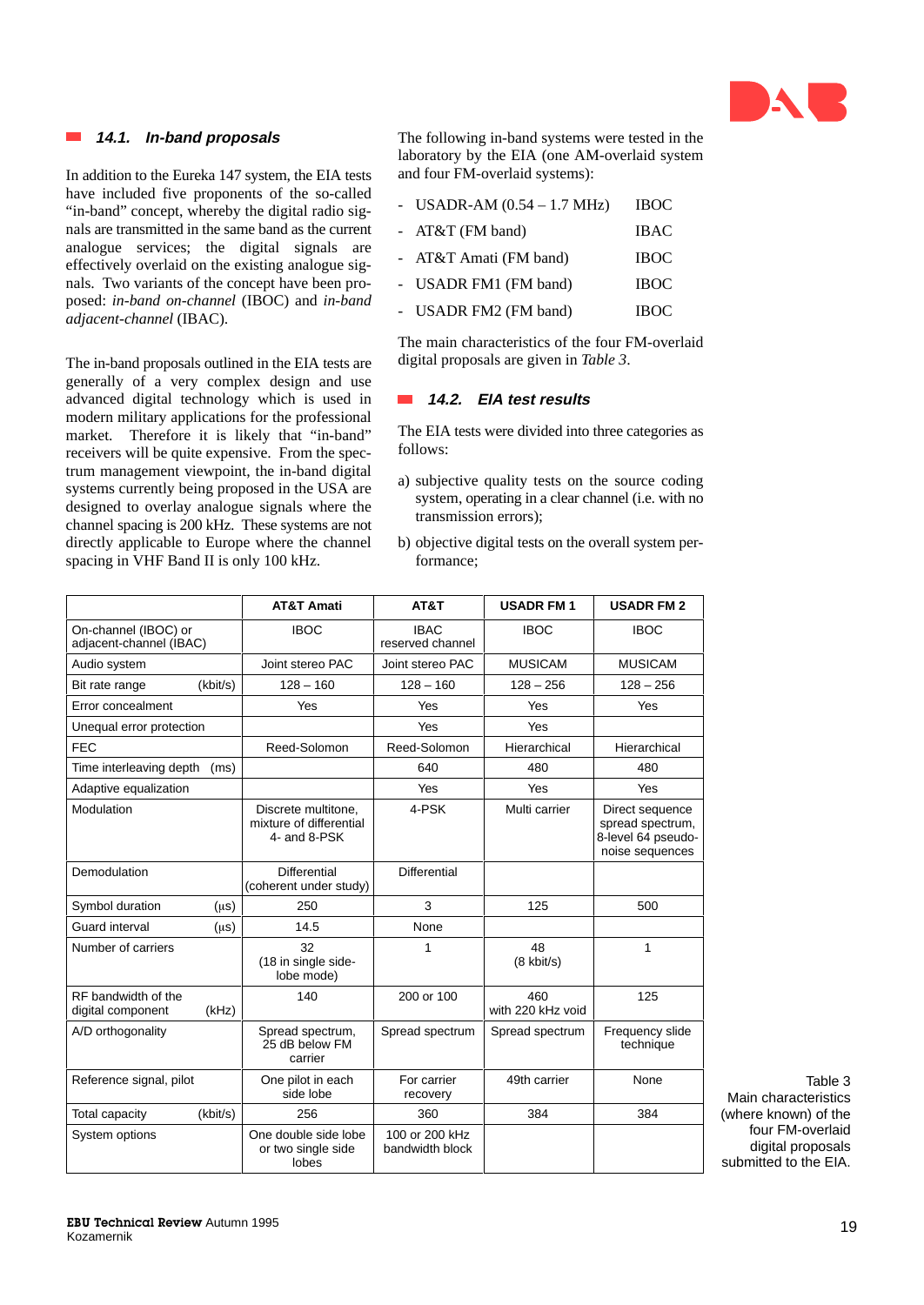

| Test                                                     | Threshold of<br>audibility (TOA)<br>(dB)               | Point of<br>failure (POF)<br>(dB)   |  |
|----------------------------------------------------------|--------------------------------------------------------|-------------------------------------|--|
| Test B1 - Gaussian noise $(C_0/N_0)$                     | 8.6                                                    | 6.2                                 |  |
| Test B2 - CCI (desired/undesired)                        | 8.3                                                    | 5.8                                 |  |
| Test B3 – Multipath $(C_0/N_0)$ (note 1)                 |                                                        |                                     |  |
| Doppler 2 km/h, Delay spread 3 µs (Urban, Slow)          | 21.8                                                   | 15.1                                |  |
| Doppler 60 km/h, Delay spread 3 µs (Urban, Fast)         | 17.8                                                   | 12.8                                |  |
| Doppler 150 km/h, Delay spread 3 µs (Rural, Fast)        |                                                        | short or small impairments (note 2) |  |
| Doppler 60 km/h, Delay spread 16 µs (Terrain obstructed) | 19.2                                                   | 13.5                                |  |
| Test C2 - CW interference (desired/undesired)            | $-8.2$                                                 | $-7.8$                              |  |
| Test C3 - Flutter (simulated aeroplane)                  | 5.2 at 400 km/h,<br>0.0 at 200 km/h<br>0.0 at 100 km/h | not applicable                      |  |
| Test C4 - Weak signal sensitivity (dBm)                  | $-97.5$                                                | $-101.5$                            |  |
| Test C5 - Delay spread/Doppler                           |                                                        |                                     |  |
| Bad urban I                                              |                                                        | unimpared up to 225 km/h            |  |
| Bad urban II                                             |                                                        | unimpared up to 225 km/h            |  |
| Typical urban                                            |                                                        | POF level of impairment at 225 km/h |  |
| Hilly terrain                                            |                                                        | POF level of impairment at 225 km/h |  |
| <b>Rural Area</b>                                        | POF level of impairment at 225 km/h                    |                                     |  |
| Test C6 - Additional multipath $(C_0/N_0)$               |                                                        |                                     |  |
| Doppler 2 km/h, Delay spread 3 µs (Urban, Slow)          | 7.3                                                    | 2.3                                 |  |
| Doppler 60 km/h, Delay spread 3 µs (Urban, Fast)         | 5.3                                                    | 2.8                                 |  |
| Doppler 150 km/h, Delay spread 3 µs (Rural, Fast)        | 9.8                                                    | 6.3                                 |  |
| Doppler 60 km/h, Delay spread 16 µs (Terrain obstructed) | 7.3                                                    | 3.3                                 |  |
| Test D1 - CCI (desired/undesired)                        | 9.2                                                    | 7.2                                 |  |
| Test D2 - 1st ACI (desired/undesired)                    | $-33.0$                                                | $-34.0$                             |  |
| Test D3 - 2nd ACI (desired/undesired)                    | not measurable                                         | not measurable                      |  |
| Test $E1 - CCI + multipath$                              |                                                        |                                     |  |
| Doppler 2 km/h, Delay spread 3 µs (Urban, Slow)          | 22.9                                                   | 17.4                                |  |
| Doppler 60 km/h, Delay spread 3 µs (Urban, Fast)         | 21.4                                                   | 15.4                                |  |
|                                                          |                                                        | no CCI added                        |  |
| Doppler 150 km/h, Delay spread 3 µs (Rural, Fast)        | 21.1                                                   | 16.1                                |  |
| Doppler 60 km/h, Delay spread 16 µs (Terrain obstructed) |                                                        |                                     |  |
| Test E2 - 1st ACI + multipath                            |                                                        |                                     |  |
| Doppler 2 km/h, Delay spread $3 \mu s$ (Urban, Slow)     | $-22.3$                                                | $-25.9$                             |  |
| Doppler 60 km/h, Delay spread 3 µs (Urban, Fast)         | $-25.9$                                                | $-27.9$                             |  |
| Doppler 150 km/h, Delay spread 3 us (Rural, Fast)        | 35.9                                                   | 35.9                                |  |
| Doppler 60 km/h, Delay spread 16 µs (Terrain obstructed) | $-24.9$                                                | $-26.9$                             |  |
| Test E3 - 2nd ACI + multipath                            |                                                        |                                     |  |
| Doppler 2 km/h, Delay spread 3 µs (Urban, Slow)          | not measurable                                         | not measurable                      |  |
| Doppler 60 km/h, Delay spread 3 µs (Urban, Fast)         | not measurable                                         | not measurable                      |  |
| Doppler 150 km/h, Delay spread 3 µs (Rural, Fast)        | not measurable                                         | not measurable                      |  |
| Doppler 60 km/h, Delay spread 16 µs (Terrain obstructed) | not measurable                                         | not measurable                      |  |
| Test J1 - Requisition (s)                                | not applicable                                         | 1.0                                 |  |
| Test J2 - Requisition + multipath (s)                    | not applicable                                         | 1.0                                 |  |

Table 4 Summary results of the EIA laboratory tests on the Eureka 147 DAB system.

> Note 1: There is some debate ongoing in the EIA about the validity of this model, due to the use of a smooth spread spectrum with Doppler amplitude profiles, which is more stringent than real life.

Note 2: In a repeat of the simulated rural, fast multipath condition by the CCETT (France), the TOA corresponded to a little over 130 km/h and the POF corresponded to about 140 km/h. Experiments in Canada indicate that the real life minimum POF will occur at about 160 km/h.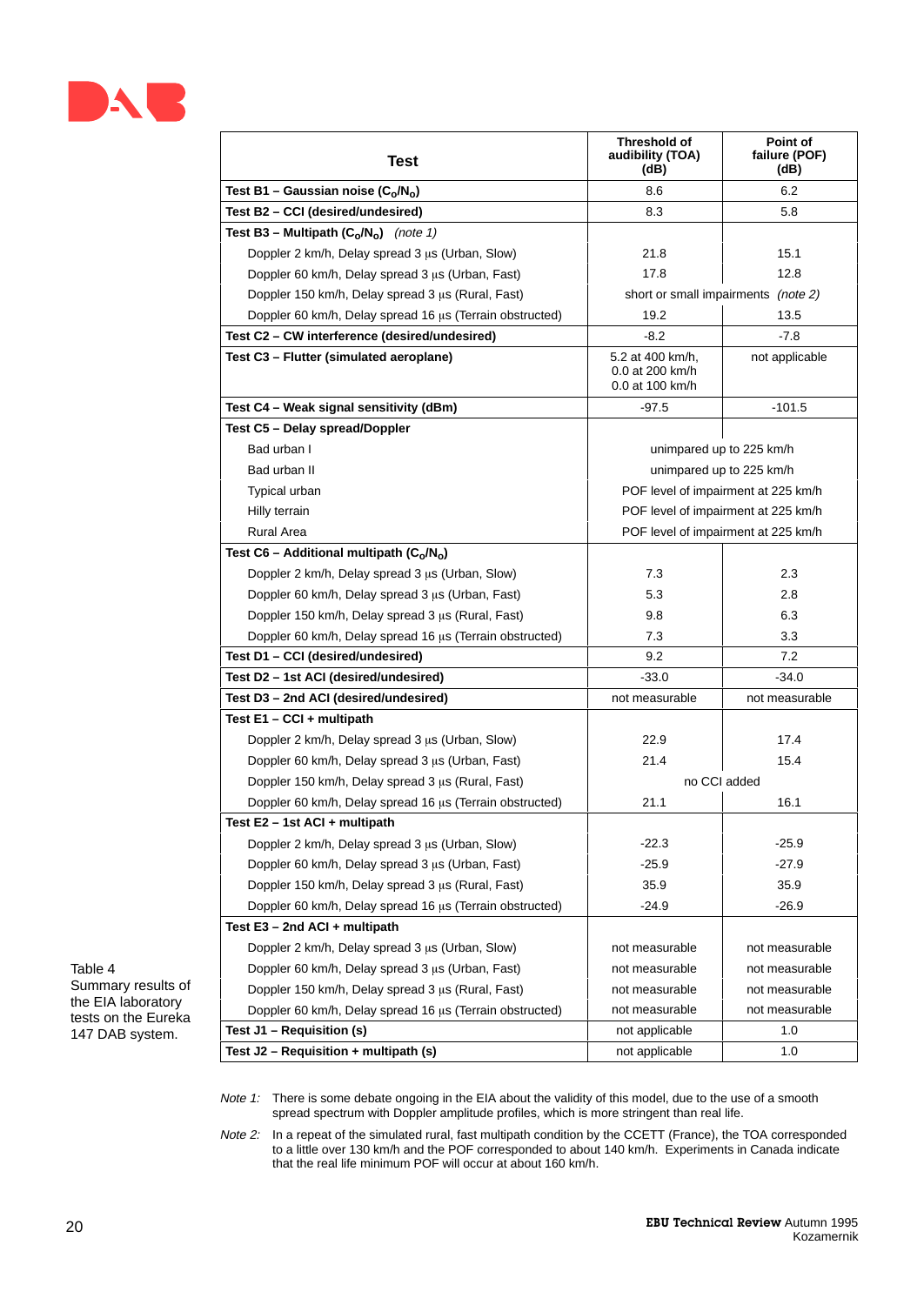

c) objective and subjective compatibility tests carried out to determine the interaction between the digital audio broadcasting system and the analogue transmission system within the FM band.

The quality assessment results show that the Eureka 147 system – using ISO MPEG Layer-II Musicam at 224 kbit/s – had the highest overall rank and the most consistent ratings across the whole range of audio material which was used for the tests. Eureka 147 was the only system that never fell below the "perceptible but not annoying" range. Out of nine critical audio passages that were evaluated, four were judged to be transparent.

The published test results show that, in general, the in-band digital systems may cause intolerably high interference to, and suffer interference from, the analogue services that are overlaid – particularly in a multipath environment. Therefore, those broadcasters who wish to preserve the high broadcasting standards of their existing FM services should not opt for an in-band digital solution, given the present stage of its development.

The published test results on the Eureka 147 DAB system are more favourable. They confirm the conclusions of extensive laboratory and field tests conducted in Europe, Canada, Australia and elsewhere – that the Eureka system eliminates problems such as FM multipath and signal failure (dropout). It also enables digital radio to coexist with AM and FM services with no interference.

The results of the EIA laboratory tests on the Eureka 147 DAB system are summarized in *Table 4* .

## **15. Is Eureka 147 suitable for international broadcasting?**

In order to cover large zones of the world, international broadcasters currently use:

- a) high-power terrestrial transmitters to radiate AM-modulated signals at LF, MF and HF;
- b) sound sub-carriers on 11/12 GHz FSS satellites (with optional local redistribution by terrestrial FM transmitters).

In January 1994, several international broadcasters established a consortium, now called "Digital Radio World-wide", whose main objective is to improve the technical quality and the availability of their radio services in the future. These broadcasters are looking into the possibility of delivering their programmes via satellite or by hybrid means (i.e. satellite and complementary terrestrial methods), using the WARC-92 frequencies. Another technical possibility would be to use a new narrow-band (nominally 9 kHz) digital system to operate at "AM" frequencies (i.e. below 30 MHz), re-using the existing terrestrial transmitter infrastructure.

Ideally, the chosen satellite system (designed to cover large areas) will have the same modulation/ coding system parameters as the ground-based system (designed to cover regional/national territories), such that the same receiver could be used. An essential requirement for any new satellite system is that it should be able to provide for mobile and portable reception in all types of propagation environments (rural, urban, etc.).

The main concern of international broadcasters is whether or not the Eureka 147 DAB system is appropriate for the satellite delivery of their programmes.

Although the Eureka 147 DAB system has been developed as a terrestrial system, there is no technical reason why it could not be used for satellite delivery as well. Many computer simulations have shown that this assumption may be true, but real experiments are needed to demonstrate that satellite delivery is both a technically viable and an economically attractive proposal.

Two such experiments have been conducted recently – one in Australia, the other in Mexico. The Australian test was carried out using the Optus B3 satellite at 1552 MHz. The trial in Mexico, carried out by the BBC, used the Solidaridad satellite. Both satellites were originally launched to provide mobile phone services; they were not specifically designed for multicarrier systems such as Eureka 147. Even so, the results showed that fixed and portable reception of DAB signals via a satellite is technically feasible. Due to the low transmitting power of the test satellites, mobile reception was possible only under line-of-sight conditions.

A satellite simulation – using a helicopter – is being carried out jointly by the ESA, the IRT and the BBC in Munich, to determine the serviceavailability performance (i.e. percentage of coverage) for different elevation angles.

One of the outstanding issues to be clarified is whether or not it is possible to up-link from different feeder-link stations, programmes that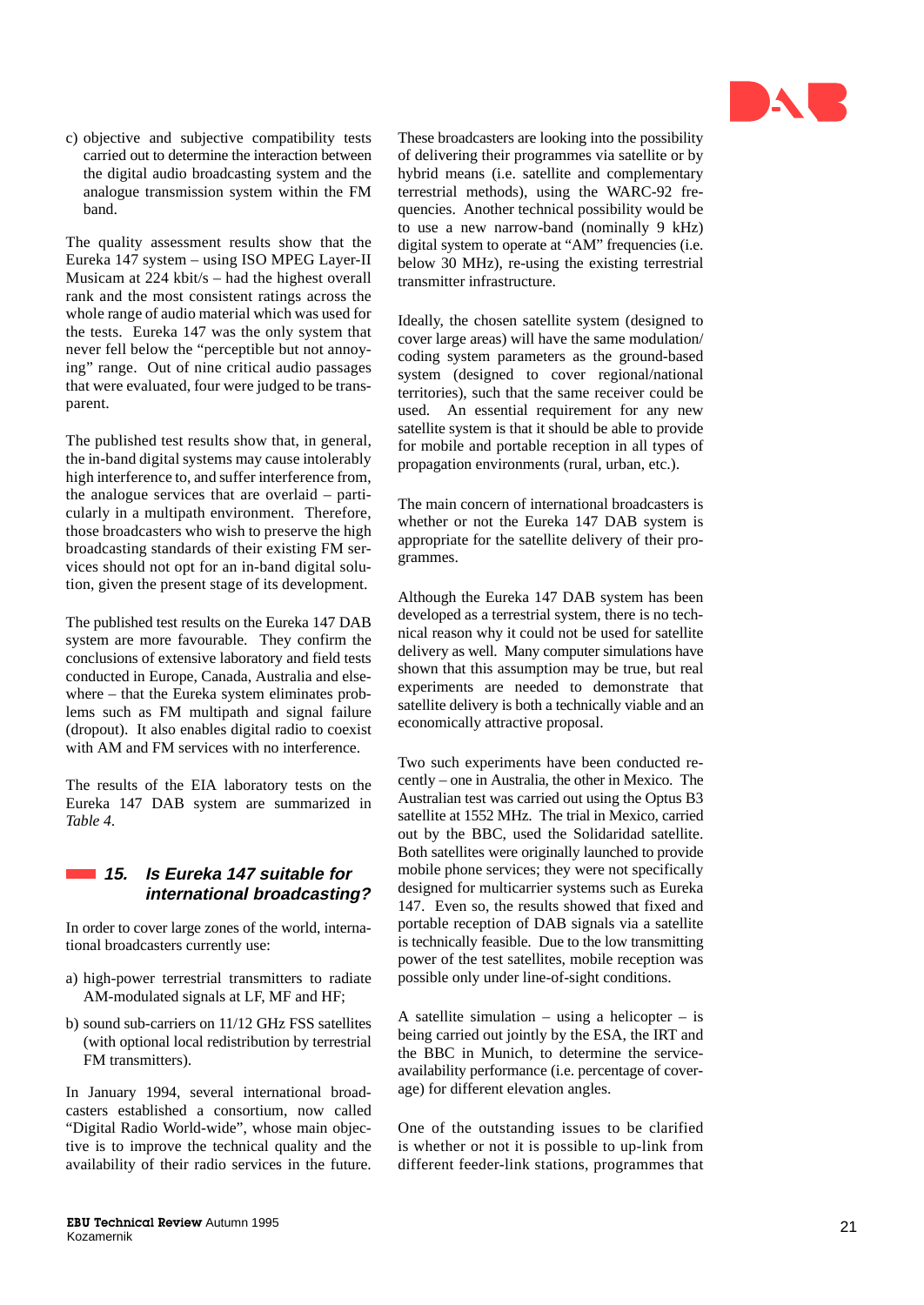

constitute the same multiplex. Studies are being undertaken within the Eureka 147 Project to determine how on-air multiplexing at RF could be performed at the input to the satellite, in a similar manner to the well-established  $TDMA<sup>12</sup>$  technology used with FSS satellites. Preliminary results indicate that feeding the satellite from different uplink stations may not be a major technical problem. However, it will be necessary to coordinate between the different feeder-link stations – in terms of time synchronization (approximately only) and power control – but such coordination is quite normal in any TDMA and FDM system.

Because the Eureka 147 DAB system is a multicarrier system, some output back-off at the satellite will be necessary to reduce the amount of intermodulation. Similar back-off will be necessary with the alternative FDM systems (such as the WorldSpace system), since multichannel operation already generates multicarriers. Thus, it is fair to assume that there will be no significant difference between the DAB and the FDM systems, in terms of the output back-off required at the satellite. In the Australian DAB experiment, the transponder operated satisfactorily with an output backoff of 2.2 dB.

Digital System B is a valid candidate to become a second digital radio system recommended by the ITU-R (see *Section 8.2.1.*). Technically, Digital System B seems to be very similar to the World-Space system, i.e. it uses a single carrier, modulated by a relatively high bit-rate signal which carries one or more audio programmes and data. Such systems cannot generally overcome multipath problems unless very sophisticated and expensive equalization processing is used at the receiver. So far, only line-of-sight reception has been demonstrated satisfactorily with this type of system.

International broadcasters are usually interested in large coverage areas. Therefore a geostationary (GEO) satellite system could be satisfactory to cover low-latitude areas, such as most parts of Africa, Central and South America, India, Indonesia, etc. However, many regions of the world that wish to be covered are situated in the northern hemisphere (above  $30 - 40$  degrees latitude), including Europe, China and Japan. For such areas, the HEO<sup>13</sup> satellite concept – promoted currently by the Archimedes project of the European Space Agency – seems to be of interest, as it would enable greater penetration to

mobile receivers in urban areas (due to the high elevation angle of the satellite, and hence less shadowing of the signals). In practice, a combination of the HEO and GEO concepts may be an attractive solution. The Eureka 147 DAB system addresses both GEO and HEO satellite solutions.

It should be pointed out that there are several technical matters associated with the HEO satellite concept which must be considered carefully, such as hand-over from one satellite to the next (with the resultant potential for signal drop-out), zooming of the beam, polarization rotation and crossing the van Allen belt. There may be difficulties also on the regulatory side (sharing of the band, notification procedures, etc.). It is understood that the ESA has been addressing the above points to find satisfactory solutions.

For international broadcasting, all WARC-92 bands (i.e. bands located at 1.5, 2.3 and 2.6 GHz) should be considered. Preference should clearly be given to the 1.5 GHz band for technical and economic reasons (the best trade-off between the size of satellite transmit antenna and its transmit power). Preliminary studies have shown that, at 2.6 GHz, considerably larger transponder output power would be required (of the order of four times greater than that required at 1.5 GHz). DAB Transmission Modes II, III or IV are suitable for use at these frequencies.

### **16. Which distribution system for cable?**

The Eureka 147 system can also be used for the distribution of radio and data services in cable networks and SMATV installations. It may be particularly useful in cases where the quality of the cable network is poor, due to standing-wave reflections (i.e. signal echoes on the network). A standard DAB receiver could be used; apart from frequency conversion, no transcoding or remodulation would be necessary in this application.

However, when the primary objective is spectrum efficiency, the service provider will probably wish to use the DVB cable system [2] which is based on 64-QAM. In an 8-MHz cable channel, DAB can accommodate 24 stereophonic channels with a data rate of 256 kbit/s, each using the lowest protection level (i.e. 3/4). A 64-QAM system, on the other hand, would allow for some 150 channels of the same audio quality.

<sup>12.</sup> Time division multiple access.

<sup>13.</sup> highly-inclined elliptical orbit.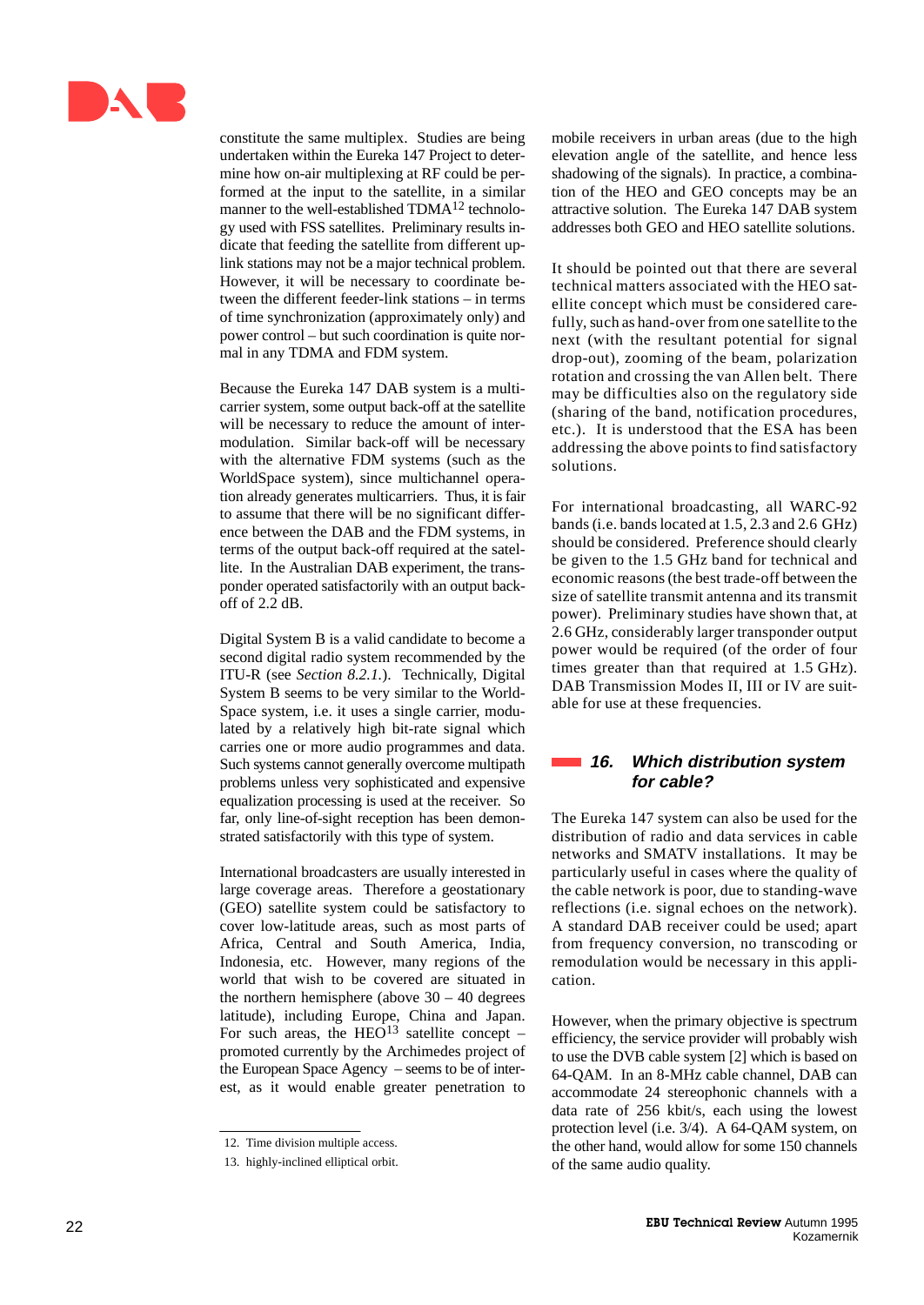

### **17. Broadcasters' expectations**

The BBC has produced a document [20] which contains its expectations of first-generation consumer DAB receivers. The document is intended to assist receiver manufacturers in the production of attractive consumer sets which will respond adequately to the BBC's DAB signals and which will satisfy the UK public following the launch of the first BBC DAB services in September 1995. The document is broadly in line with an earlier EBU document [21] which published the more general requirements of first-generation DAB receivers.

The first consumer receivers are expected to be for use in vehicles and in home hi-fi units. Portable, personal and other types of receiver are expected to appear on the market somewhat later. If DAB is to achieve rapid acceptance and success, the development of all receiver types must be promoted in the early years of DAB service.

The BBC plans to include Service Information (SI) from the start, as well as the Multiplex Configuration Information (MCI). A list of the SI features which were expected to be broadcast at the start of the BBC DAB service, and in later years, is given in *Table 5.*

**18. DAB as a multimedia carrier**

Within the Eureka 147 Project, further developments are underway to study the use of the Eureka 147 System as a multimedia and data broadcasting system. This study is aimed at expanding the future use of the Eureka 147 DAB system beyond the provision of excellent sound reception in adverse mobile and portable environments. In addition to the conventional audio services, the system is opening up many new opportunities to carry a number of non-audio services, such as text, still pictures, moving images, etc.

The multiplex of the Eureka 147 system has been designed to carry a large number of digital services with a total bit rate of up to 1.7 Mbit/s, organized in up to 64 stream- or packet-mode subchannels. Four different data transport mechanisms have been defined in the DAB standard:

- Programme Associated Data (PAD)
- Fast Information Channel (FIC)
- Stream Mode (SM)
- Packet Mode (PM)

The choice of transport mechanism depends on the kind of data that it is necessary to transport. For example, the Programme Associated Data is suitable for services which bear a strong relationship to the audio signal. Since this data is taken from the audio frame, there is a trade-off between the intrinsic audio quality and the PAD data capacity.

The FIC Channel was originally intended to carry information on the organization of the DAB multiplex. Nevertheless, the FIC can carry a limited amount of additional information, such as paging and emergency warning messages. Dedicated (or special-purpose) receivers which only decode the FIC part of the multiplex may be significantly less complex than general-purpose DAB receivers.

In Stream Mode, a subchannel is assigned to a single data service, providing a fixed data rate (in multiples of 8 kbit/s) with specific error correction.

In Packet Mode, a number of services may share the same subchannel. Packet headers contain a service address which allows the receiver to restore the original data. The PM is a convenient way to carry asynchronous services (which use variable data rates).

Examples of DAB data services currently being implemented are given below. These services may be presented either in the form of textual information (shown, for example, on a simple receiver display of, typically, between 8 and 128 characters), still pictures or even video images.

- *Programme-associated services* such as current song title, interpreter and performer, lyrics, news headlines, CD covers, etc.;
- *News* including events, traffic messages, weather, sport, stock market, travel and tourist information;
- *Traffic navigation* by means of transmitted digitized roadmaps, combined with positional information provided via the GPS system.
- *Advertisements and sales* including sales catalogues, purchase offers, etc.;
- *Entertainment* including games and noncommercial bulletin boards;
- *Closed user group services* such as banking information, electronic newspapers, fax printouts and remote teaching.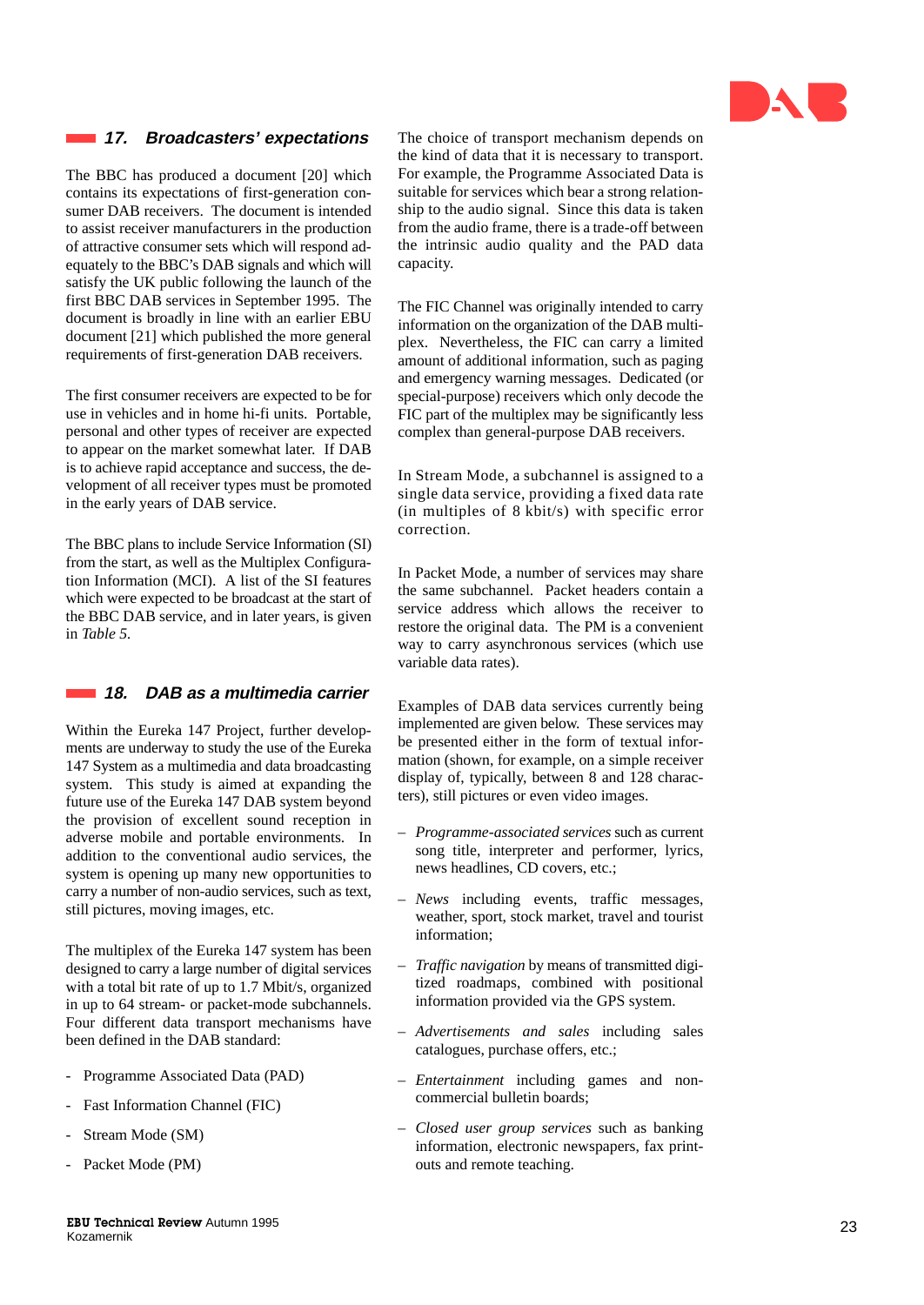

| <b>DAB</b> application                                                | <b>BBC</b><br>timescale | <b>BBC comments</b>                                                                                                               |
|-----------------------------------------------------------------------|-------------------------|-----------------------------------------------------------------------------------------------------------------------------------|
| Multiplex Configuration Information (MCI)                             | Sept 1995               | Essential                                                                                                                         |
| Multiplex Reconfiguration                                             | Sept 1995               | Essential                                                                                                                         |
| Service text labels                                                   | Sept 1995               | 16- or 8-character formats                                                                                                        |
| Ensemble text label                                                   | Sept 1995               | 16- or 8-character formats                                                                                                        |
| Time and date                                                         | Sept 1995               | <b>Resolution in minutes</b>                                                                                                      |
| Dynamic range control                                                 | 1996                    | BBC Radios 3 and 4 only                                                                                                           |
| Programme label                                                       | 1996                    |                                                                                                                                   |
| Programme type: basic dynamic                                         | Sept 1995               | Source from RDS (international table of codes only)                                                                               |
| Programme type: dynamic +                                             | 1996                    | Source from RDS (international table of codes)<br>+ preview                                                                       |
| Programme type: dynamic ++                                            | $\geq$ 1997             | Full coarse code range + agreed fine codes                                                                                        |
| Programme type: dynamic +++                                           | $\geq$ 1997             | Extend to include programme types in other<br>ensembles, when they have commenced                                                 |
| Programme type: dynamic ++++                                          | $\geq 1997$             | Re-definable codes added                                                                                                          |
| Service following to FM/AM<br>(alternative service sources)           | 1996                    | Regions to be defined and TII database to be estab-<br>lished                                                                     |
| Service following to other ensembles<br>(alternative service sources) | $\geq 1997$             | Required when further ensembles are available and<br>services are linked; need to define regions and to<br>establish TII database |
| Programme delivery control                                            | Sept 1995               | Source from RDS PIN                                                                                                               |
| Programme language identification                                     | Sept 1995               | Statically set to "English"; may be set for dynamic<br>operation later                                                            |
| Announcements within ensemble                                         | 1996                    | Use eight types only; there is a need to define clusters,<br>regions and labels and to establish the TII database                 |
| Announcements from FM services                                        | 1996                    | Traffic only (sourced from RDS)                                                                                                   |
| Announcements from other ensembles                                    | $\geq 1997$             | Required when the BBC has access to other<br>ensembles                                                                            |
| Public service warning                                                | 1996                    | Floods, bad weather, etc.                                                                                                         |
| Local broadcasting                                                    | $\geq 1997$             | Required when the BBC has access to other<br>ensembles                                                                            |
| <b>Extended text labels</b>                                           | $\geq$ 1997             | Depends on developments in the recording industry<br>and suitability for broadcasters' requirements                               |
| Coded traffic messages                                                | $\geq 1997$             | Packet mode required?                                                                                                             |
| National security warning                                             | $\geq$ 1997             | Not for public access                                                                                                             |
| In-house signalling                                                   | 1996                    | <b>BBC</b> internal use                                                                                                           |
| Programme service directory                                           | $\geq$ 1997             | Gives the receiver information about all BBC services<br>when there is more than one ensemble                                     |
| Location finding                                                      | No plans                |                                                                                                                                   |
| Assistance to the hard of hearing                                     | No plans                |                                                                                                                                   |
| Music / Speech                                                        | No plans                |                                                                                                                                   |
| Copyright                                                             | No plans                | Unless required by international bodies                                                                                           |
| Conditional access                                                    | $\geq$ 1997             |                                                                                                                                   |
| Data down-loading                                                     | No plans                |                                                                                                                                   |
| Paging service                                                        | No plans                |                                                                                                                                   |
| Satellite information                                                 | No plans                |                                                                                                                                   |

Table 5 BBC timescale for the implementation of specific DAB applications.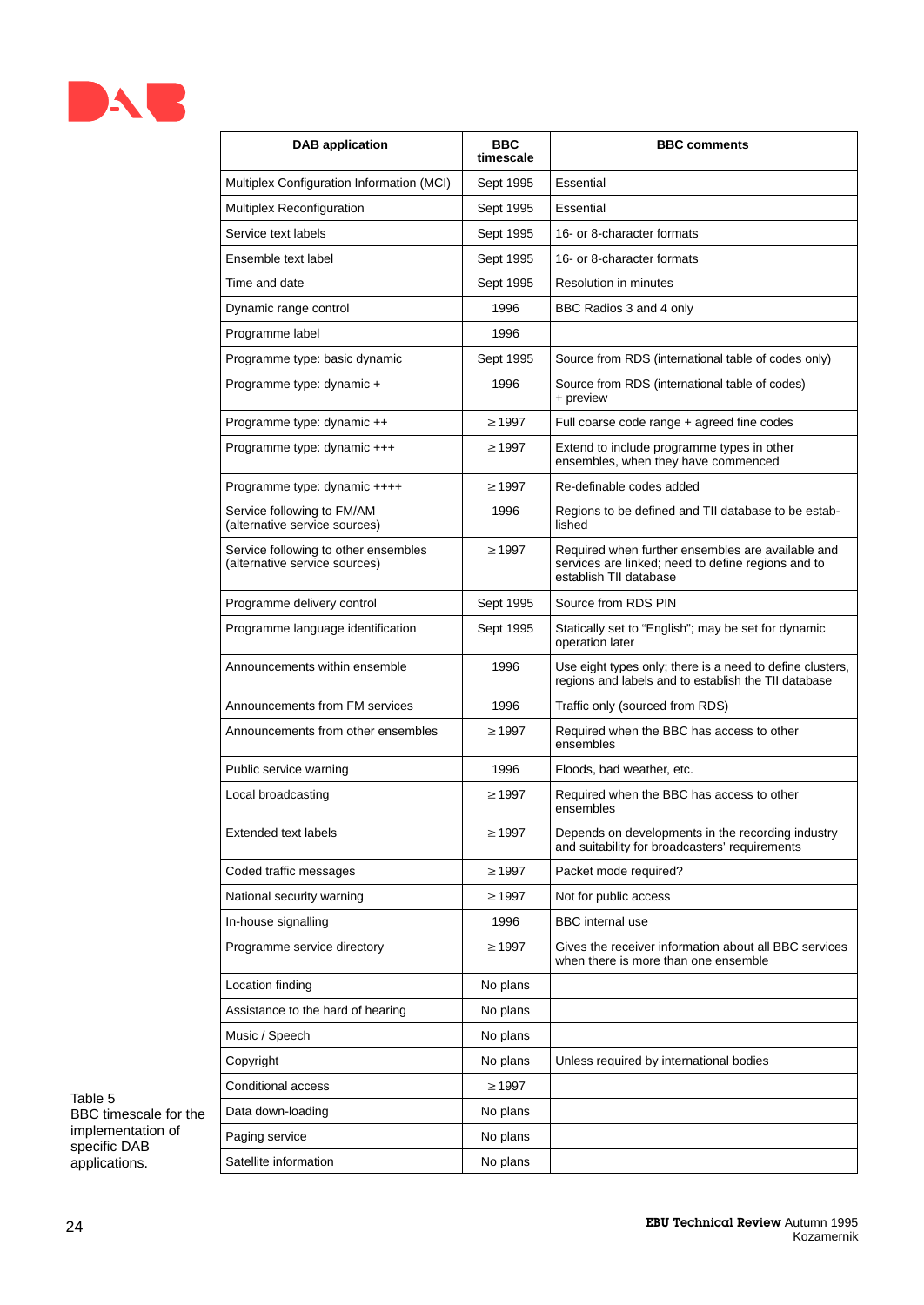

The DAB Standard offers two modes for text transmission: Dynamic Label and Interractive Text Transmission (ITTS). The former mode is similar to the Radio Text feature of the Radio Data System (RDS) on the FM band. ITTS is a more sophisticated text transmission system. It allows for menu-driven operation and can also be used to transmit text at the rate a broadcaster prescribes. It can process several streams of textual information simultaneously to convey, for example, the same information in several languages or to transmit a programme schedule at the same time as giving details of the programme currently on-air.

Ideally, multimedia services should be fully interactive, in which case the consumer can communicate with the service provider's database. Since broadcasting services are one-way only, the return channel could be provided by GSM telephone (in the case of mobile DAB receivers) or via a telephone line (in the case of a fixed receiver). Nevertheless, a semi-interactive mode is also possible. In this instance, information is downloaded by the service provider to the user's data terminal and stored there as a database. All interactivity is then handled within the user's data terminal, but the database contents have to be updated regularly by the data service provider. The storage capacity of the user's terminal is a trade-off between the service transmission rate, the repetition rate and the cost of the memory.

A key factor for the success of DAB will be its ability to address each receiver individually. This will allow service providers to customize the "bouquet" of services provided to each user, and even to identify the user in an interactive transaction. This feature has some far-reaching implications, particularly for privately-funded radio.

Studies are continuing on the suitable presentation of DAB data services. Currently, data services specified in the ETSI Standard have a text-based presentation. In order to improve the manmachine interface, the Eureka 147 System will be enhanced to support a graphical user interface, such as Microsoft Windows. This will be of importance for screen-based services which seem to be more relevant for stationary and portable receivers. For mobile receivers, synthesized speech-based interfaces are a better alternative, as they would be less distracting to drivers.

For the user's data terminal, a unified transmission protocol will be very helpful, as no distinction between different transport mechanisms would be necessary. A software-based language for objectoriented page description is being developed to define a communication and a presentation layer. Such a unified protocol for the multimedia transport mechanism could be used not only with DAB services, but also in other communications systems.

Currently, within the Eureka 147 Project, a standard receiver data interface is being specified to transfer the data carried within an ensemble, from the receiver to any external devices such as a PC, tape recorder or conditional access decoder (see *Section 8.3.*).

A demonstration of both the audio and the multimedia usage of the Eureka 147 system was given during August 1995, at the IFA fair in Berlin.

### **19. Programming**

The technology of DAB is a means of delivering audio programmes and data; it is not an objective in itself. Hence, the debate must eventually (if not soon) move away from the technical advantages of DAB to the programming issues which will actually drive this technology into the homes and cars of radio listeners.

People will buy receivers only if they can access interesting, entertaining and attractive programmes. Crisp digital sound is of course a good thing, but it is certainly not sufficient to persuade people to pay for it. Therefore, the content and the presentation of the audio, video, text and data information which is to be transmitted is of great importance. So far, insufficient new programming ideas have been put forward but it is hoped that the Eurodab Forum will help to generate some ideas on this matter.

### **20. Manufacturers**

In order to receive DAB services, consumers will need to buy a new kind of receiver. The consumer DAB receivers will also contain FM and AM circuits which, initially, will be analogue. However, it will not be long before the AM and FM circuits in a DAB receiver become digital. These alldigital AM/FM/DAB receivers will be based on advanced computer technology, which will allow the downloading of large quantities of information to program the radio set and its associated equipment (digital cassette recorders, MiniDisc recorders, PCs, etc.).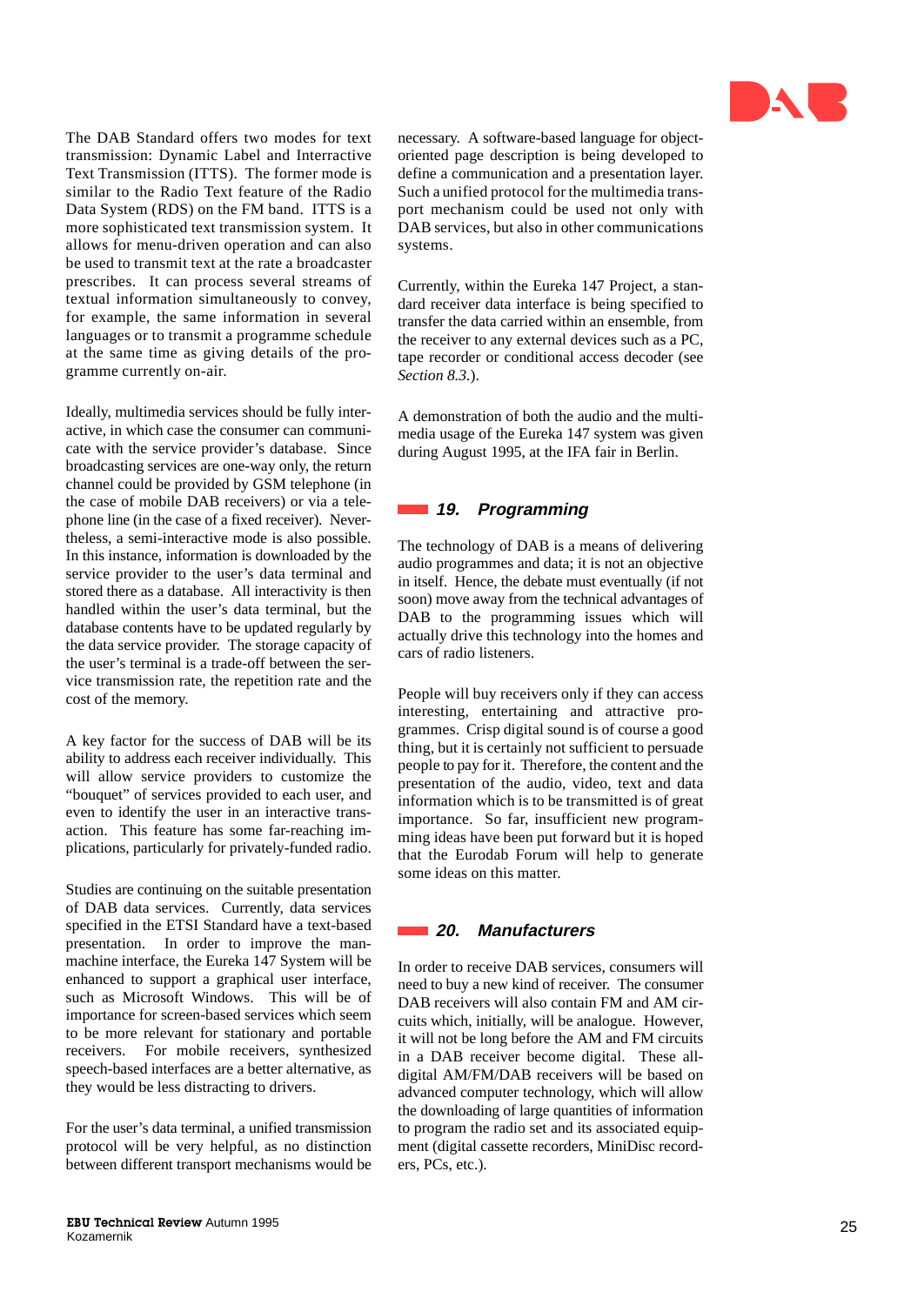

At the recent IFA fair in Berlin, six manufacturers (Alpine, Bosch, Grundig, Kenwood, Philips and Sony) displayed their current DAB receivers. In fact, they look more like semi-professional equipment; the DAB part is in a separate box, mounted in the boot with a link to an FM/RDS receiver in the dashboard. These first-generation car receivers are not generally available yet; they can only be purchased on special order and in limited quantities for evaluation purposes. As shown in *Figure 2*, the first mass-produced DAB car radios are not expected until 1997; the first portable DAB receivers are projected for 1999.

The industry has been carrying out a lot of research and development on further applications of the DAB system, including:

- data-only receivers;
- picture radios and advanced teletext full bitstream video decoders;
- navigation systems;
- differential GPS;
- traffic information systems;
- Traffic Message Control (TMC);
- real time packet-mode multiplexers / demultiplexers;

Figure 2 Timescale for the availability of various DAB receivers together with their power consumption.

- fax; – videotext;
- audio in conjunction with radiotext (dynamic labels);



- electronic newspaper publishing, including text and pictures in packet mode;
- high-capacity storage using MiniDisc.

### **21. Conclusions**

The Eureka 147 DAB system – now an ETSI European Standard and an ITU worldwide Standard – has all the ingredients to be converted from a brilliant technological achievement into a very successful product in the marketplace.

The Eureka system has great potential for many reasons: governments are facing the hard task of sharing out the finite radio spectrum between a mass of conflicting interests and they welcome DAB as a highly spectrum-efficient system; broadcasters see the opportunity to offer more services of better quality and presentation; manufacturers welcome the opportunity to sell large quantities of DAB receivers and associated equipment, and network operators are keen to build the new distribution and transmitter networks that are required for DAB terrestrial services. Not least, the listener welcomes a new technology which offers more choice and higher technical quality, as well as a very robust signal when listening in a vehicle or on a portable set.

A new frequency allotment plan at VHF and in L-Band has been agreed for Europe. It provides sufficient frequencies for the start of terrestrial DAB services and, at the same time, leaves the existing FM services in Band II untouched, in the short term.

Official DAB services started during September in both the UK and in Sweden and this should encourage manufacturers to bring their DAB receiver products to the marketplace as soon as possible.

The broadcasters, together with manufacturers and network providers, are continuing their cooperation to investigate how DAB can be used optimally for new applications which will be attractive for all listeners. The recently-formed EuroDab Forum will be instrumental in pursuing those objectives.

Prophecies of the death of sound radio have proved unfounded. The radio is more alive today than any other medium!